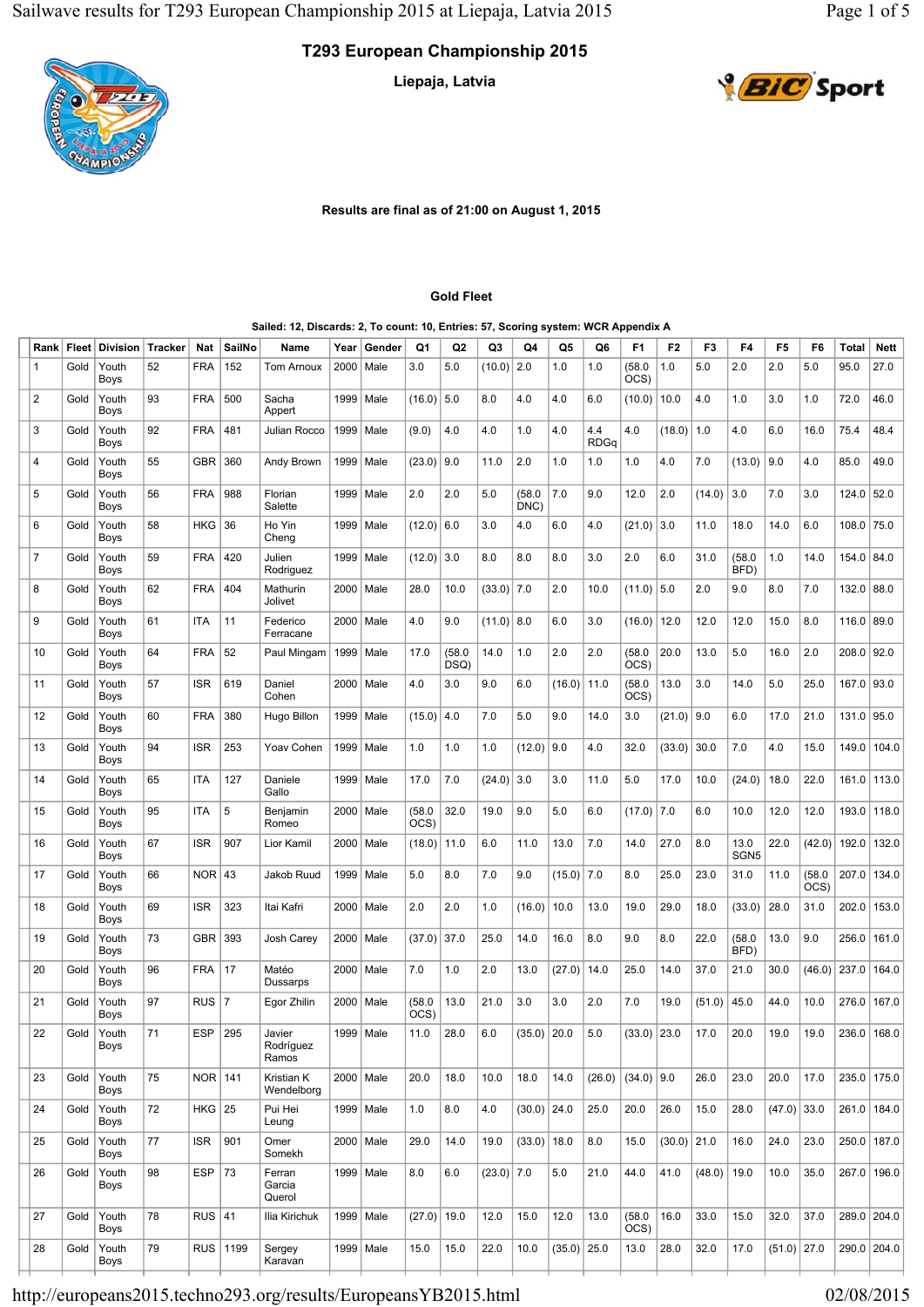## Sailwave results for T293 European Championship 2015 at Liepaja, Latvia 2015 Page 2 of 5

| 29 | Gold | Youth<br><b>Boys</b> | 82  | POL   893  |                | Aleksander<br>Przychodzen       | 2000   Male |             | 24.0          | $(28.0)$ 27.0       |               | 25.0           | 11.0           | 5.0                 | 29.0                | $(47.0)$ 24.0  |                          | 11.0               | 43.0          | 13.0           |             | 287.0 212.0 |
|----|------|----------------------|-----|------------|----------------|---------------------------------|-------------|-------------|---------------|---------------------|---------------|----------------|----------------|---------------------|---------------------|----------------|--------------------------|--------------------|---------------|----------------|-------------|-------------|
| 30 | Gold | Youth<br>Boys        | 80  | <b>ITA</b> | 150            | Nicolò<br>Renna                 | 2001   Male |             | (34.0)        | 14.0                | 14.0          | 6.0            | 10.0           | 17.0                | 26.0                | $(53.0)$ 29.0  |                          | 30.0               | 34.0          | 34.0           |             | 301.0 214.0 |
| 31 | Gold | Youth<br>Boys        | 84  | USA        | 108            | Geronimo<br>Nores               | 2000   Male |             | 20.0          | (33.0)              | 33.0          | 22.0           | 24.0           | 17.0                | 18.0                | 15.0           | 28.0                     | 32.0               | (35.0)        | 11.0           |             | 288.0 220.0 |
| 32 | Gold | Youth<br>Boys        | 81  | ARG $ 5$   |                | <b>Belisario</b><br>Kopp        | 2000   Male |             | (40.0)        | 20.0                | 30.0          | 14.0           | 19.0           | 32.0                | 24.0                | 11.0           | 16.0                     | 22.0               | 33.0          | (58.0)<br>DNC) |             | 319.0 221.0 |
| 33 | Gold | Youth<br>Boys        | 83  | <b>ISR</b> | 324            | <b>Guy Sitin</b>                | 2000   Male |             | 6.0           | 24.0                | 17.0          | 18.0           | (27.0)         | 20.0                | 31.5<br><b>RDGf</b> | 36.0           | 19.0                     | 29.0               | (42.0)        | 24.0           |             | 293.5 224.5 |
| 34 | Gold | Youth<br>Boys        | 102 | FRA        | 762            | Maxime<br>Bleunven              | 1999   Male |             | (38.0)        | 33.0                | 34.0          | 15.0           | 25.0           | 15.0                | 30.0                | $(40.0)$ 25.0  |                          | 27.0               | 23.0          | 18.0           | 323.0       | 245.0       |
| 35 | Gold | Youth<br><b>Boys</b> | 87  | <b>ESP</b> | 278            | Eduardo<br>Santana de<br>Porras |             | 1999   Male | 13.0          | (31.0)              | 15.0          | 19.0           | 12.0           | 12.0                | 38.0                | 38.0           | 43.0                     | (49.0)             | 36.0          | 26.0           |             | 332.0 252.0 |
| 36 | Gold | Youth<br>Boys        | 85  | <b>FRA</b> | 86             | Marin Simon                     | 2000   Male |             | 25.0          | 11.0                | (38.0)        | 34.0           | 19.0           | 24.0                | 28.0                | 31.0           | (36.0)                   | 26.0               | 27.0          | 32.0           | 331.0       | 257.0       |
| 37 | Gold | Youth<br>Boys        |     | $NOR$ 654  |                | Fredrik L<br>Nilsen             | 2000   Male |             | 27.0          | 30.0                | 21.0          | 17.0           | (58.0)<br>BFD) | 10.0                | 48.0                | 22.0           | 49.0                     | (58.0<br>BFD)      | 26.0          | 20.0           |             | 386.0 270.0 |
| 38 | Gold | Youth<br><b>Boys</b> | 103 | GER 864    |                | Stephan<br>Hecker               | 1999   Male |             | 22.0          | 7.0                 | 16.0          | (24.0)         | 18.0           | 16.0                | 22.0                | (51.0)         | 46.0                     | 42.0               | 40.0          | 44.0           |             | 348.0 273.0 |
| 39 | Gold | Youth<br><b>Boys</b> | 86  | GBR        | 301            | <b>Isaac Lines</b>              | 2000   Male |             | 8.0           | 17.0                | (28.0)        | 16.0           | 21.0           | 19.0                | 6.0                 | 52.0           | 41.0                     | (58.0)<br>BFD)     | 46.0          | 47.0           |             | 359.0 273.0 |
| 40 | Gold | Youth<br><b>Boys</b> | 90  | POL        | 614            | Bartosz<br>Pawlowski            | 2000   Male |             | 18.0          | 23.0                | (41.0)        | 10.0           | 7.0            | 40.0                | 35.0                | 44.0           | 20.0                     | 41.0               | 41.0          | (45.0)         |             | 365.0 279.0 |
| 41 | Gold | Youth<br>Boys        |     | $HKG$ 34   |                | Yu Hang<br>Pang                 | 1999   Male |             | 7.0           | 16.0                | $(26.0)$ 21.0 |                | 21.0           | 16.0                | (50.0)              | 48.0           | 40.0                     | 44.0               | 39.0          | 28.0           |             | 356.0 280.0 |
| 42 | Gold | Youth<br><b>Boys</b> | 91  | FRA        | 406            | Pierre<br>Guerin                | 2000   Male |             | 14.0          | 12.0                | 15.0          | (58.0)<br>OCS) | 26.0           | 27.0                | 39.0                | (58.0)<br>DNC) | 34.0                     | 25.0               | 45.0          | 48.0           |             | 401.0 285.0 |
| 43 | Gold | Youth<br><b>Boys</b> |     | UKR        | 25             | Arsen<br>Hrynchak               | 1999   Male |             | 9.0           | 15.0                | 13.0          | 25.0           | 11.0           | (32.0)              | 36.0                | (49.0)         | 40.0<br>SGN <sub>5</sub> | 48.0               | 49.0          | 40.0           |             | 367.0 286.0 |
| 44 | Gold | Youth<br><b>Boys</b> |     | <b>ISR</b> | 215            | Elad Dassa                      | 2000   Male |             | 22.0          | 23.8<br><b>RDGq</b> | 18.0          | 20.0           | 20.0           | (39.0)              | 42.0                | 34.0           | 27.0                     | (58.0)<br>BFD)     | 50.0          | 38.0           |             | 391.8 294.8 |
| 45 | Gold | Youth<br><b>Boys</b> |     | NOR 121    |                | Haakon<br>Brunvoll<br>Nustad    | 2000   Male |             | 34.0          | (36.0)              | 12.0          | 31.0           | 15.0           | 18.0                | 40.0                | 43.0           | (50.0)                   | 36.0               | 37.0          | 30.0           |             | 382.0 296.0 |
| 46 | Gold | Youth<br><b>Boys</b> |     | <b>RUS</b> | 111            | Vasily<br>Tunkin                | 1999   Male |             | 16.0          | 21.0                | 9.0           | 24.0           | 33.0           | (40.0)              | (58.0)<br>OCS)      | 42.0           | 38.0                     | 40.0               | 25.0          | 52.0           | 398.0       | 300.0       |
| 47 | Gold | Youth<br><b>Boys</b> |     | USA        | 242            | Steven<br>Cramer                |             | 1999   Male | 6.0           | 25.0                | 2.0           | 22.0           | (35.0)         | 20.0                | 41.0                | (58.0)<br>DNC) | 58.0<br><b>DNC</b>       | 58.0<br><b>BFD</b> | 21.0          | 50.0           |             | 396.0 303.0 |
| 48 | Gold | Youth<br>Boys        |     | <b>ESP</b> | 811            | Fernando<br>Repiso              | 2000   Male |             | (31.0)        | 10.0                | 20.0          | 27.0           | 30.0           | 23.6<br><b>RDGq</b> | 51.0                | 24.0           | (52.0)                   | 37.0               | 31.0          | 51.0           |             | 387.6 304.6 |
| 49 | Gold | Youth                |     |            | NOR 2120       | Blanco<br>Henrik                | 2000   Male |             | 26.0          | 18.0                | 26.0          | $(32.0)$ 13.0  |                | 31.0                | 47.0                | $(55.0)$ 55.0  |                          | 34.0               | 29.0          | 29.0           |             | 395.0 308.0 |
|    |      | Boys                 |     |            |                | Wetlesen<br>Borge               |             |             |               |                     |               |                |                |                     |                     |                |                          |                    |               |                |             |             |
| 50 | Gold | Youth<br><b>Boys</b> |     | FRA        | 398            | David<br>Fournely               |             | 1999   Male | 3.0           | 20.0                | 13.0          | $(35.0)$ 28.0  |                | 24.0                | 43.0                | 45.0           | 44.0                     | 43.0               | 48.0          | (54.0)         |             | 400.0 311.0 |
| 51 | Gold | Youth<br><b>Boys</b> |     | ITA        | $\overline{7}$ | Riccardo<br>Onali               | 2001   Male |             | $(31.0)$ 21.0 |                     | 31.0          | 20.0           | 28.0           | 23.0                | 37.0                | 35.0           | 44.0<br>SGN <sub>5</sub> | 38.0               | 38.0          | (49.0)         | 395.0 315.0 |             |
| 52 | Gold | Youth<br>Boys        |     | FRA        | 952            | Arthur<br>Prigent               | 2000   Male |             | 32.0          | 17.0                | $(37.0)$ 29.0 |                | 23.0           | 21.0                | 27.0                | 39.0           | 45.0                     | 46.0               | $(52.0)$ 36.0 |                |             | 404.0 315.0 |
| 53 | Gold | Youth<br><b>Boys</b> |     | FRA        | 727            | Pablo<br>Pasquette              | 1999   Male |             | (30.0)        | 26.0                | 22.0          | 19.0           | 23.0           | 29.0                | 31.0                | 46.0           | 42.0                     | 51.0               | $(54.0)$ 41.0 |                | 414.0       | 330.0       |
| 54 | Gold | Youth<br>Boys        |     | <b>UKR</b> | 10             | Vladyslav<br>Mendelenko         |             | 1999   Male | 26.0          | 26.0                | 20.0          | 17.0           | $(30.0)$ 26.0  |                     | (58.0)<br>OCS)      | 37.0           | 47.0                     | 39.0               | 55.0          | 39.0           |             | 420.0 332.0 |
| 55 | Gold | Youth<br>Boys        |     | ARG        | 407            | Martín Nores                    | 2000   Male |             | 21.0          | (39.0)              | 36.0          | 31.0           | 26.0           | 9.0                 | 23.0                | 32.0           | 54.0                     | 47.0               | $(57.0)$ 53.0 |                |             | 428.0 332.0 |
| 56 | Gold | Youth<br>Boys        |     | <b>ISR</b> | 28             | Gad<br>Matosevich               | 2000   Male |             | 10.0          | 13.0                | 5.0           | (58.0)<br>DNC) | 37.0           | 34.0                | 46.0                | 54.0           | 56.0                     | 35.0               | 56.0          | (58.0)<br>SGN) |             | 462.0 346.0 |
| 57 | Gold | Youth<br>Boys        |     | FRA        | 944            | Alexandre<br>Garcia             |             | 1999   Male | 21.0          | 23.0                | 18.0          | 23.0           | 31.0           | (36.0)              | 45.0                | 50.0           | (53.0)                   | 50.0               | 53.0          | 43.0           |             | 446.0 357.0 |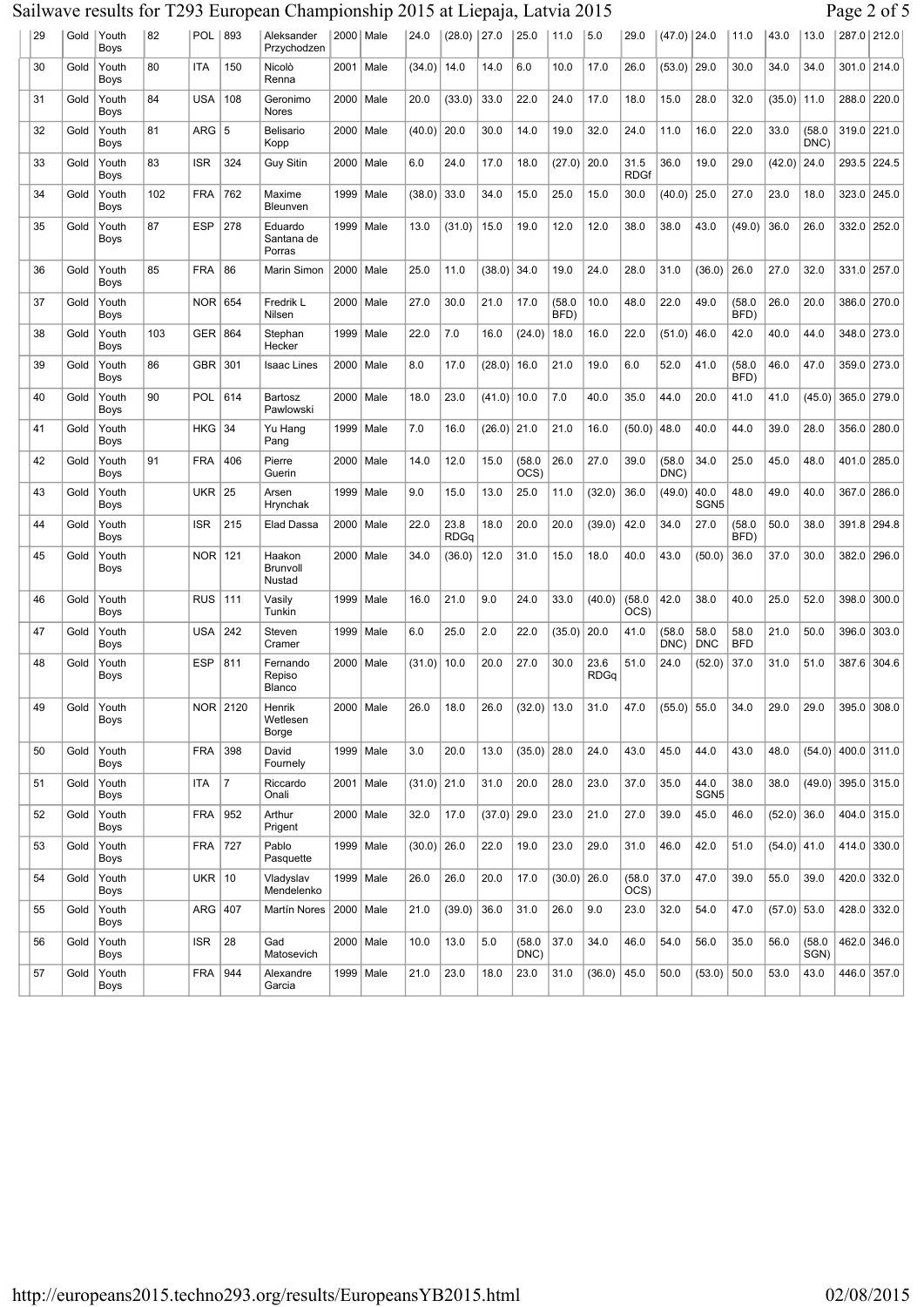# Sailwave results for T293 European Championship 2015 at Liepaja, Latvia 2015 Page 3 of 5

#### **Silver Fleet**

**Sailed: 12, Discards: 2, To count: 10, Entries: 56, Scoring system: WCR Appendix A**

| Rank∣          | <b>Fleet</b><br>Silver | Division Tracker<br>Youth | 52  | Nat<br>GRE | SailNo<br>281 | Name<br>Christian                      |           | Year   Gender<br>1999   Male | Q1<br>13.0     | Q <sub>2</sub><br>48.0 | Q3<br>43.0     | Q4<br>11.0          | Q5<br>8.0          | Q6<br>(58.0)       | F1<br>4.0      | F <sub>2</sub><br>3.0 | F3<br>(57.0                  | F4<br>9.0      | F5<br>7.0                | F6<br>1.0            | Total<br>262.0       | <b>Nett</b><br>147.0 |
|----------------|------------------------|---------------------------|-----|------------|---------------|----------------------------------------|-----------|------------------------------|----------------|------------------------|----------------|---------------------|--------------------|--------------------|----------------|-----------------------|------------------------------|----------------|--------------------------|----------------------|----------------------|----------------------|
| $\overline{2}$ | Silver                 | Boys<br>Youth             | 55  | GBR        | 327           | Triantafyllou<br>Adam Phipps           |           | 1999   Male                  | 44.0           | 24.0                   | 40.0           | 5.0                 | 22.0               | DNC)<br>(58.0)     | 5.0            | 4.0                   | OCS)<br>1.0                  | (57.0          | 16.8                     | 4.0                  |                      | 280.8 165.8          |
| 3              | Silver                 | Boys<br>Youth             | 56  | ITA        | 125           | Riccardo                               | 2000      | Male                         | 47.0           | $(49.0)$ 31.0          |                | 13.0                | 22.0               | BFD)<br>33.0       | 1.0            | 9.0                   | (11.0)                       | OCS)<br>5.0    | <b>RDGf</b><br>5.0       | 3.0                  | 229.0                | 169.0                |
| 4              | Silver                 | Boys<br>Youth             | 92  | <b>FRA</b> | 1018          | Renna<br>Hugo Gourdin                  | 2000 Male |                              | $(42.0)$ 22.0  |                        | 32.0           | 38.0                | 33.0               | 12.0               | $(15.0)$ 8.0   |                       | 8.0                          | 2.0            | 3.0                      | 11.0                 | 226.0                | 169.0                |
| 5              | Silver                 | Boys<br>Youth             | 93  | <b>FRA</b> | 670           | Marius                                 |           | 2000   Male                  | $(41.0)$ 31.0  |                        | 39.0           | 28.0                | 17.0               | 18.0               | 2.0            | 17.0                  | 2.0                          | (57.0          | 6.0                      | 9.0                  |                      | 267.0 169.0          |
| 6              | Silver                 | Boys<br>Youth             | 57  | $PUR$ 54   |               | Lenglet<br>Lucas                       |           | 1999   Male                  | 46.0           | 47.0                   | (52.0)         | 12.0                | 14.0               | 22.0               | 9.0            | 6.0                   | 10.0                         | DNC)<br>4.0    | (14.0)                   | 6.0                  | 242.0                | 176.0                |
| 7              | Silver                 | Boys<br>Youth<br>Boys     | 58  | <b>GBR</b> | 340           | Miranda<br>Hugo Thomas                 |           | 2000   Male                  | (44.0)         | 37.0                   | 44.0           | 21.0                | 25.0               | 22.0               | (57.0<br>DNC)  | 13.0                  | 4.0                          | 13.0           | 8.0                      | 8.0                  |                      | 296.0 195.0          |
| 8              | Silver                 | Youth<br>Boys             | 59  | $NOR$ 30   |               | Matteo<br>Maaoe                        |           | 2000   Male                  | $(46.0)$ 43.0  |                        | 29.0           | 34.0                | 36.0               | 31.0               | 12.0           | 2.0                   | 11.0<br>SGN <sub>5</sub>     | 1.0            | 1.0                      | (17.0)               | 263.0 200.0          |                      |
| 9              | Silver                 | Youth<br><b>Boys</b>      | 61  | <b>ISR</b> | 834           | Michael<br>Maman Katz                  |           | 1999   Male                  | $(35.0)$ 27.0  |                        | 35.0           | 30.0                | 17.0               | 30.0               | 20.0           | 1.0                   | 12.0<br>SGN <sub>5</sub>     | $(27.0)$ 16.0  |                          | 12.0                 |                      | 262.0 200.0          |
| 10             | Silver                 | Youth<br>Boys             | 60  | GER        | 944           | Jonas<br>Kuhlmann                      | 1999      | Male                         | 37.0           | $(45.0)$ 38.0          |                | 26.0                | 32.0               | 29.0               | 3.0            | 7.0                   | 5.0                          | 11.0           | (18.0)                   | 13.0                 |                      | 264.0 201.0          |
| 11             | Silver                 | Youth<br>Boys             | 65  | POL        | 185           | Mikolaj<br>Michalski                   |           | 2000   Male                  | 28.0           | 25.0                   | (36.0)         | 36.0                | 29.0               | 23.0               | 8.0            | 19.0                  | 18.0                         | 14.0           | $(21.0)$ 5.0             |                      |                      | 262.0 205.0          |
| 12             | Silver                 | Youth<br>Boys             | 94  | <b>FRA</b> | 767           | Vincent<br>Vieillard                   |           | 2000   Male                  | 32.0           | 22.0                   | 32.0           | 23.0                | (34.0)             | 28.0               | 13.0           | 12.0                  | (25.0)<br>SGN <sub>5</sub> ) | 20.0           | 13.0                     | 10.0                 |                      | 264.0 205.0          |
| 13             | Silver                 | Youth<br>Boys             | 62  | <b>TUR</b> | 7777          | Bora Sen                               |           | 2000   Male                  | (49.0)         | 34.0                   | 25.0           | 33.0                | 31.0               | 27.0               | (17.0)         | 10.0                  | 12.0                         | 12.0           | 11.0                     | 15.0                 |                      | 276.0 210.0          |
| 14             | Silver                 | Youth<br>Boys             | 95  | TUR        | 2094          | Louis<br>Ferdinand<br>Önder<br>Goktepe |           | 2000   Male                  | 38.0           | 38.0                   | 29.0           | 28.0                | (58.0)<br>OCS)     | 28.0               | 10.0           | (21.0)                | 14.0                         | 17.0           | 17.0                     | 2.0                  |                      | 300.0 221.0          |
| 15             | Silver                 | Youth<br>Boys             | 66  | NOR        | 424           | Ola Bjorne                             |           | 2000   Male                  | 36.0           | 30.0                   | 27.0           | 29.0                | (38.0)             | 30.0               | 7.0            | 15.0                  | 9.0                          | 19.0           | (26.0)                   | 20.0                 |                      | 286.0 222.0          |
| 16             | Silver                 | Youth<br><b>Boys</b>      | 64  |            | NOR 1117      | Marius<br>Halvorsen                    |           | 2000   Male                  | 29.0           | $(41.0)$ 23.0          |                | 36.0                | 32.0               | 37.0               | 14.0           | 5.0                   | 15.0                         | (57.0)<br>DNC) | 4.0                      | 31.0                 |                      | 324.0 226.0          |
| 17             | Silver                 | Youth<br>Boys             | 67  | <b>RUS</b> | 154           | Dmitriy<br>Sandakov                    |           | 2000   Male                  | 5.0            | 16.0                   | 3.0            | (58.0<br>DNC)       | 58.0<br><b>DNC</b> | 58.0<br><b>DNC</b> | (35.0)         | 14.0                  | 21.0                         | 8.0            | 20.0<br>SGN <sub>5</sub> | 35.0                 |                      | 331.0 238.0          |
| 18             | Silver                 | Youth<br>Boys             | 96  | <b>FRA</b> | 2015          | Antonin<br>Charles                     | 1999      | Male                         | 36.0           | $(50.0)$ 42.0          |                | 26.0                | 40.0               | 33.0               | 6.0            | 11.0                  | 17.0                         | (57.0<br>OCS)  | 20.0                     | 7.0                  |                      | 345.0 238.0          |
| 19             | Silver                 | Youth<br>Boys             | 69  | <b>FRA</b> | 978           | Alan Lemoine                           |           | 2000 Male                    | 45.0           | (48.0)                 | 30.0           | 39.0                | 37.0               | 15.0               | 16.0           | 23.0                  | 13.0                         | 10.0           | (28.0)                   | 16.0                 |                      | 320.0 244.0          |
| 20             |                        | Silver   Youth<br>Boys    | 71  | ITA        | 92            | Tim Wolter                             |           | 1999   Male                  | (58.0)<br>OCS) | 29.0                   | 43.0           | 43.0                | 36.0               | 38.0               | 19.0           | 16.0                  | 3.0                          | 15.0           | 9.0                      |                      | $(22.0)$ 331.0 251.0 |                      |
| 21             |                        | Silver Youth<br>Boys      | 72  | ITA        | 93            | Michele Ricci                          |           | 2001   Male                  | 24.0           | 36.0                   | 16.0           | (58.0)<br>DNC)      | 58.0<br><b>DNC</b> | 58.0<br><b>DNC</b> | 11.0           | 18.0                  | 16.0                         | 7.0            | 10.0                     | $(21.0)$ 333.0 254.0 |                      |                      |
| 22             | Silver                 | Youth<br>Boys             | 73  | HUN $282$  |               | Roland Szlavi                          |           | 2000 Male                    | 33.0           | 19.0                   | $(45.0)$ 39.0  |                     | 39.0               | 41.0               | $(28.0)$ 27.0  |                       | 28.0                         | 6.0            | 19.0                     | 26.0                 |                      | 350.0 277.0          |
| 23             | Silver                 | Youth<br>Boys             | 97  | $GRE$   10 |               | lasonas-<br>Nikolaos<br>Zintzovas      |           | 2000   Male                  | 14.0           | 12.0                   | 37.0           | (42.0)              | 41.0               | 34.0               | 23.0           | 25.0                  | 23.0                         | (57.0<br>OCS)  | 57.0<br> DNC             | 19.0                 |                      | 384.0 285.0          |
| 24             | Silver                 | Youth<br>Boys             | 75  | LAT        | 47            | Namejis<br>Dreimanis                   |           | 2000   Male                  | 39.0           | 42.0                   | (46.0)         | 37.0                | 41.0               | 45.0               | 21.0           | 22.0                  | 22.0                         | 16.0           | 12.0                     |                      | $(34.0)$ 377.0 297.0 |                      |
| 25             | Silver                 | Youth<br>Boys             | 98  | $CRO$   11 |               | Luka Roži?                             |           | 2000   Male                  | 25.0           | 51.0                   | 40.0           | (58.0)<br>DNC)      | 40.0               | 35.0               | 25.0           | 26.0                  | 25.0                         | 22.0           | (36.0)                   | 14.0                 |                      | 397.0 303.0          |
| 26             | Silver                 | Youth<br>Boys             | 79  | $GRE$ 52   |               | Konstantinos<br>Astrapellos            |           | 2000   Male                  | 19.0           | 38.0                   | (58.0)<br>BFD) | 27.0                | 34.0               | 58.0<br><b>DNC</b> | (57.0)<br>DNC) | 57.0<br><b>DNC</b>    | 57.0<br><b>DNC</b>           | 3.0            | 2.0                      | 18.0                 |                      | 428.0 313.0          |
| 27             | Silver                 | Youth<br><b>Boys</b>      | 77  | ITA        | 94            | Riccardo<br>Alberto<br>Borghi          |           | 2000   Male                  | (50.0)         | 43.0                   | 47.0           | 38.0                | 38.0               | 42.0               | 24.0           | 20.0                  | 19.0                         | 23.0           | 25.0                     |                      |                      | $(30.0)$ 399.0 319.0 |
| 28             | Silver                 | Youth<br>Boys             | 80  | LTU        | 8             | Mindaugas<br>Luksys                    |           | 2000   Male                  | 19.0           | (58.0)<br>DNC)         | 34.0           | 40.0                | 58.0<br><b>DNC</b> | 38.0               | 26.0           | (41.0)                | 26.0                         | 26.0           | 30.0                     | 28.0                 |                      | 424.0 325.0          |
| 29             | Silver                 | Youth<br>Boys             | 78  | <b>EST</b> | 101           | Alfred Kalm                            |           | 1999   Male                  | 35.0           | 40.0                   | (49.0)         | 40.0<br><b>RDGc</b> | 39.0               | 39.0               | 18.0           | 29.0                  | 27.0                         | 32.0           | 27.0                     | (57.0)<br>DNC)       |                      | 432.0 326.0          |
| 30             | Silver                 | Youth<br><b>Boys</b>      | 83  | GER 740    |               | Finn Jannik<br>Kroll                   |           | 1999   Male                  | 47.0           | 34.0                   | 49.0           | 32.0                | (58.0)<br>OCS)     | 37.0               | (57.0)<br>DNC) | 32.0                  | 32.0                         | 37.0           | 23.0                     | 25.0                 |                      | 463.0 348.0          |
| 31             | Silver                 | Youth<br>Boys             | 84  | SVK   77   |               | Oliver Carný                           |           | 1999   Male                  | 10.0           | 49.0                   | (58.0)<br>BFD) | 58.0<br><b>DNC</b>  | 45.0               | 46.0               | 29.0           | 31.0                  | (33.0)                       | 28.0           | 33.0                     | 24.0                 |                      | 444.0 353.0          |
| 32             |                        | Silver   Youth<br>Boys    | 81  |            | NOR 1118      | Mads<br>Halvorsen                      |           | 2000   Male                  | 30.0           | 45.0                   | 39.0           | (58.0)<br>DNC)      | 58.0<br><b>DNC</b> | 43.0               | 36.0           | 28.0                  | 29.0                         | 24.0           | 22.0                     | (57.0)<br>DNC)       |                      | 469.0 354.0          |
| 33             |                        | Silver   Youth<br>Boys    | 86  | UKR 11     |               | Viacheslav<br>Rovetskyy                |           | 1999   Male                  | (51.0)         | 46.0                   | 50.0           | 37.0                | 42.0               | 36.0               | 30.0           | 34.0                  | (41.0)<br>SGN <sub>5</sub> ) | 30.0           | 31.0                     | 23.0                 |                      | 451.0 359.0          |
| 34             | Silver                 | Youth<br>Boys             | 85  | CRO 0      |               | Janko<br>Kovacevic                     |           | 2000   Male                  | 53.0           | (58.0)<br>DNC)         | 48.0           | 44.0                | 44.0               | 41.0               | 22.0           | 24.0                  | 24.0                         | 31.0           | $(34.0)$ 29.0            |                      |                      | 452.0 360.0          |
| 35             | Silver                 | Youth<br><b>Boys</b>      | 103 | <b>EST</b> | 696           | Gregor<br>Schneider                    |           | 2000   Male                  | 40.0           | 47.0                   | $(54.0)$ 51.0  | SGN <sub>5</sub>    | 46.0               | 42.0               | 27.0           | 35.0                  | 31.0                         | 29.0           | $(40.0)$ 27.0            |                      |                      | 469.0 375.0          |
| 36             | Silver                 |                           | 82  | GBR 328    |               | Joe Parrott                            |           | 1999   Male                  | 11.0           | 29.0                   | 35.0           | 42.0                | 42.0               | $(44.0)$ 33.0      |                | 33.0                  | 37.0                         |                |                          |                      |                      | 477.0 376.0          |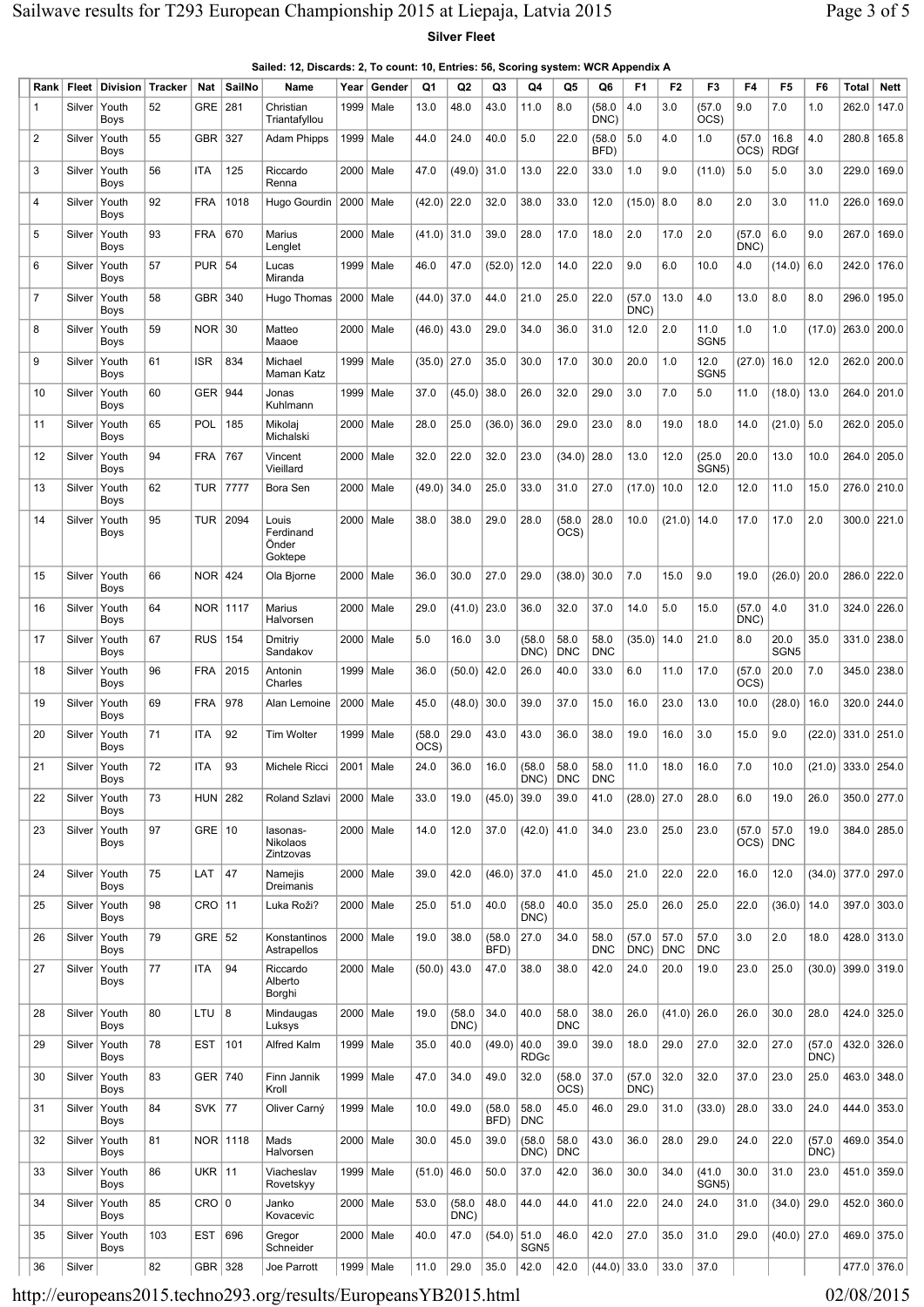# Sailwave results for T293 European Championship 2015 at Liepaja, Latvia 2015 Page 4 of 5

|    |        | Youth<br>Boys        |     |            |                |                                   |      |             |                |      |                    |                    |                    |                    |                  |                    |                          | (57.0)<br>DNC)     | 57.0<br><b>DNC</b>       | 57.0<br><b>DNC</b> |       |             |
|----|--------|----------------------|-----|------------|----------------|-----------------------------------|------|-------------|----------------|------|--------------------|--------------------|--------------------|--------------------|------------------|--------------------|--------------------------|--------------------|--------------------------|--------------------|-------|-------------|
| 37 | Silver | Youth<br>Boys        | 87  | POL        | 76             | Michal<br>Walenczewski            | 2000 | Male        | 23.0           | 27.0 | 24.0               | 41.0               | 43.0               | (58.0)<br>DNC)     | (57.0)<br>DNC)   | 57.0<br><b>DNC</b> | 57.0<br><b>DNC</b>       | 21.0               | 43.0<br>SGN <sub>5</sub> | 57.0<br><b>DNC</b> | 508.0 | 393.0       |
| 38 | Silver | Youth<br>Boys        | 102 | <b>SIN</b> | $\overline{7}$ | Revnold<br>Chan                   | 2000 | Male        | 33.0           | 44.0 | 17.0               | (58.0)<br>DNC)     | 58.0<br><b>DNC</b> | 58.0<br><b>DNC</b> | (57.0)<br>DNC)   | 42.0               | 35.0                     | 18.0               | 32.0                     | 57.0<br><b>DNC</b> | 509.0 | 394.0       |
| 39 | Silver | Youth<br>Boys        |     | GER 730    |                | Lars<br>Poggemann                 | 2000 | Male        | 49.0           | 52.0 | 45.0               | 44.0               | (58.0)<br>DNC)     | 58.0<br><b>DNC</b> | (40.0)           | 30.0               | 30.0                     | 35.0               | 37.0                     | 33.0               |       | 511.0 413.0 |
| 40 | Silver | Youth<br>Boys        | 91  | POL        | 15             | Igor Eliasz                       | 2000 | Male        | 48.0           | 42.0 | 28.0               | (58.0)<br>DNC)     | 58.0<br><b>DNC</b> | 58.0<br><b>DNC</b> | 34.0             | 38.0               | 45.0<br>SGN <sub>5</sub> | 33.0               | 29.0                     | (57.0<br>DNC)      |       | 528.0 413.0 |
| 41 | Silver | Youth<br>Boys        | 90  | <b>POL</b> | 21             | Wojciech<br>Korybalski            | 2001 | Male        | 42.0           | 40.0 | 42.0               | 41.0               | 44.0               | (46.0)             | (57.0)<br>DNC)   | 36.0               | 34.0                     | 25.0               | 57.0<br><b>DNC</b>       | 57.0<br><b>DNC</b> | 521.0 | 418.0       |
| 42 | Silver | Youth<br>Boys        |     | POL        | 63             | Wojciech<br><b>Brunka</b>         | 1999 | Male        | 41.0           | 51.0 | 44.0               | 45.0               | (58.0)<br>DNC      | 45.0               | 37.0             | 40.0               | 39.0                     | 38.0               | 41.0                     | (57.0<br>DNC       |       | 536.0 421.0 |
| 43 | Silver | Youth<br>Boys        |     | <b>FRA</b> | 65             | Louis<br>Delmotte                 | 2000 | Male        | 48.0           | 50.0 | (53.0)             | 43.0               | 46.0               | 43.0               | 39.0             | 44.0               | 43.0                     | 43.0               | (46.0)                   | 38.0               | 536.0 | 437.0       |
| 44 | Silver | Youth<br>Boys        |     | <b>EST</b> | 122            | Oscar Naabel                      | 2000 | Male        | 52.0           | 55.0 | 51.0               | (58.0)<br>DNC)     | 58.0<br><b>DNC</b> | 44.0               | 31.0             | 37.0               | 41.0                     | 39.0               | (42.0)                   | 37.0               | 545.0 | 445.0       |
| 45 | Silver | Youth<br>Boys        |     | NOR   67   |                | Finn<br>Lippestad                 | 2000 | Male        | 51.0           | 41.0 | 48.0               | 46.0               | 43.0               | (58.0)<br>DNC)     | (57.0)<br>DNC)   | 57.0<br><b>DNC</b> | 57.0<br><b>DNC</b>       | 34.0               | 35.0                     | 36.0               | 563.0 | 448.0       |
| 46 | Silver | Youth<br>Boys        |     | <b>GER</b> | 520            | Paul Frank                        | 2000 | Male        | 45.0           | 39.0 | 53.0               | (58.0)<br>DNC)     | 58.0<br><b>DNC</b> | 58.0<br><b>DNC</b> | 32.0             | 43.0               | 42.0                     | 41.0               | 44.0                     | (57.0<br>DNC)      | 570.0 | 455.0       |
| 47 | Silver | Youth<br>Boys        |     | <b>POL</b> | 50             | Bartosz<br>Przybylak              | 2001 | Male        | 50.0           | 54.0 | 52.0               | 45.0               | 45.0               | (58.0)<br>DNC)     | 38.0             | 39.0               | 38.0                     | (57.0)<br>DNC)     | 57.0<br><b>DNC</b>       | 57.0<br><b>DNC</b> |       | 590.0 475.0 |
| 48 | Silver | Youth<br>Boys        |     | <b>NOR</b> | 987            | Christoffer L<br>Nilsen           | 2000 | Male        | 39.0           | 46.0 | 41.0               | (58.0)<br>OCS)     | 29.0               | 58.0<br><b>DNC</b> | (57.0<br>DNC)    | 57.0<br><b>DNC</b> | 57.0<br><b>DNC</b>       | 40.0               | 57.0<br><b>DNC</b>       | 57.0<br><b>DNC</b> | 596.0 | 481.0       |
| 49 | Silver | Youth<br>Boys        |     | ITA        | 50             | Giole Di Fiore                    | 2000 | Male        | 52.0           | 44.0 | 51.0               | (58.0)<br>DNC)     | 58.0<br><b>DNC</b> | 58.0<br><b>DNC</b> | (57.0<br>DNC)    | 57.0<br><b>DNC</b> | 57.0<br><b>DNC</b>       | 36.0               | 39.0                     | 32.0               | 599.0 | 484.0       |
| 50 | Silver | Youth<br>Boys        |     | LAT        | 42             | Jekabs<br><b>Markauss</b>         | 2000 | Male        | 53.0           | 32.0 | 50.0               | (58.0)<br>DNC)     | 58.0<br><b>DNC</b> | 58.0<br><b>DNC</b> | (57.0<br>DNC)    | 45.0               | 57.0<br><b>DNC</b>       | 57.0<br><b>DNC</b> | 50.0<br>SGN <sub>5</sub> | 57.0<br><b>DNC</b> | 632.0 | 517.0       |
| 51 | Silver | Youth<br>Boys        |     | <b>SVK</b> | 40             | Martin<br><b>Beranek</b>          | 1999 | Male        | 43.0           | 35.0 | 46.0               | (58.0)<br>DNC)     | 58.0<br><b>DNC</b> | 58.0<br><b>DNC</b> | (57.0)<br>DNC)   | 57.0<br><b>DNC</b> | 57.0<br><b>DNC</b>       | 57.0<br><b>DNC</b> | 57.0<br><b>DNC</b>       | 57.0<br><b>DNC</b> | 640.0 | 525.0       |
| 52 | Silver | Youth<br>Boys        |     | <b>GER</b> | 445            | Richard<br>Sprenger               |      | 2000   Male | 54.0           | 52.0 | 54.0               | (58.0)<br>DNC)     | 58.0<br><b>DNC</b> | 58.0<br><b>DNC</b> | (57.0<br>DNC)    | 57.0<br><b>DNC</b> | 57.0<br><b>DNC</b>       | 42.0               | 47.0                     | 57.0<br><b>DNC</b> | 651.0 | 536.0       |
| 53 | Silver | Youth<br>Boys        |     | <b>SVK</b> | 322            | Stefan<br>Kucinsky                | 2000 | Male        | 43.0           | 53.0 | 47.0               | (58.0)<br>DNC)     | 58.0<br><b>DNC</b> | 58.0<br><b>DNC</b> | (57.0)<br>DNC)   | 57.0<br><b>DNC</b> | 57.0<br><b>DNC</b>       | 57.0<br><b>DNC</b> | 57.0<br><b>DNC</b>       | 57.0<br><b>DNC</b> | 659.0 | 544.0       |
| 54 | Silver | Youth<br>Boys        |     | LAT        | 174            | Alberts<br><b>Mihnenoks</b>       | 2000 | Male        | 54.0           | 56.0 | 55.0               | (58.0)<br>DNC)     | 58.0<br><b>DNC</b> | 58.0<br><b>DNC</b> | (57.0)<br>DNC)   | 57.0<br><b>DNC</b> | 57.0<br><b>DNC</b>       | 44.0               | 48.0<br>SGN <sub>5</sub> | 57.0<br><b>DNC</b> | 659.0 | 544.0       |
| 55 | Silver | Youth<br>Boys        |     | LAT        | 1111           | Jekabs Villers                    | 2002 | Male        | (58.0)<br>SGN) | 53.0 | 58.0<br><b>DNC</b> | 58.0<br><b>DNC</b> | 58.0<br><b>DNC</b> | 58.0<br><b>DNC</b> | (57.0)<br>DNC)   | 57.0<br><b>DNC</b> | 57.0<br><b>DNC</b>       | 57.0<br><b>DNC</b> | 57.0<br><b>DNC</b>       | 57.0<br><b>DNC</b> |       | 685.0 570.0 |
| 56 | Silver | Youth<br><b>Bovs</b> |     | LAT        | 12             | <b>Roberts</b><br><b>Viskints</b> | 2001 | Male        | (58.0)<br>DNC) | 54.0 | 58.0<br><b>DNC</b> | 58.0<br><b>DNC</b> | 58.0<br><b>DNC</b> | 58.0<br><b>DNC</b> | (57.0<br>$DNC$ ) | 57.0<br><b>DNC</b> | 57.0<br><b>DNC</b>       | 57.0<br><b>DNC</b> | 57.0<br><b>DNC</b>       | 57.0<br><b>DNC</b> |       | 686.0 571.0 |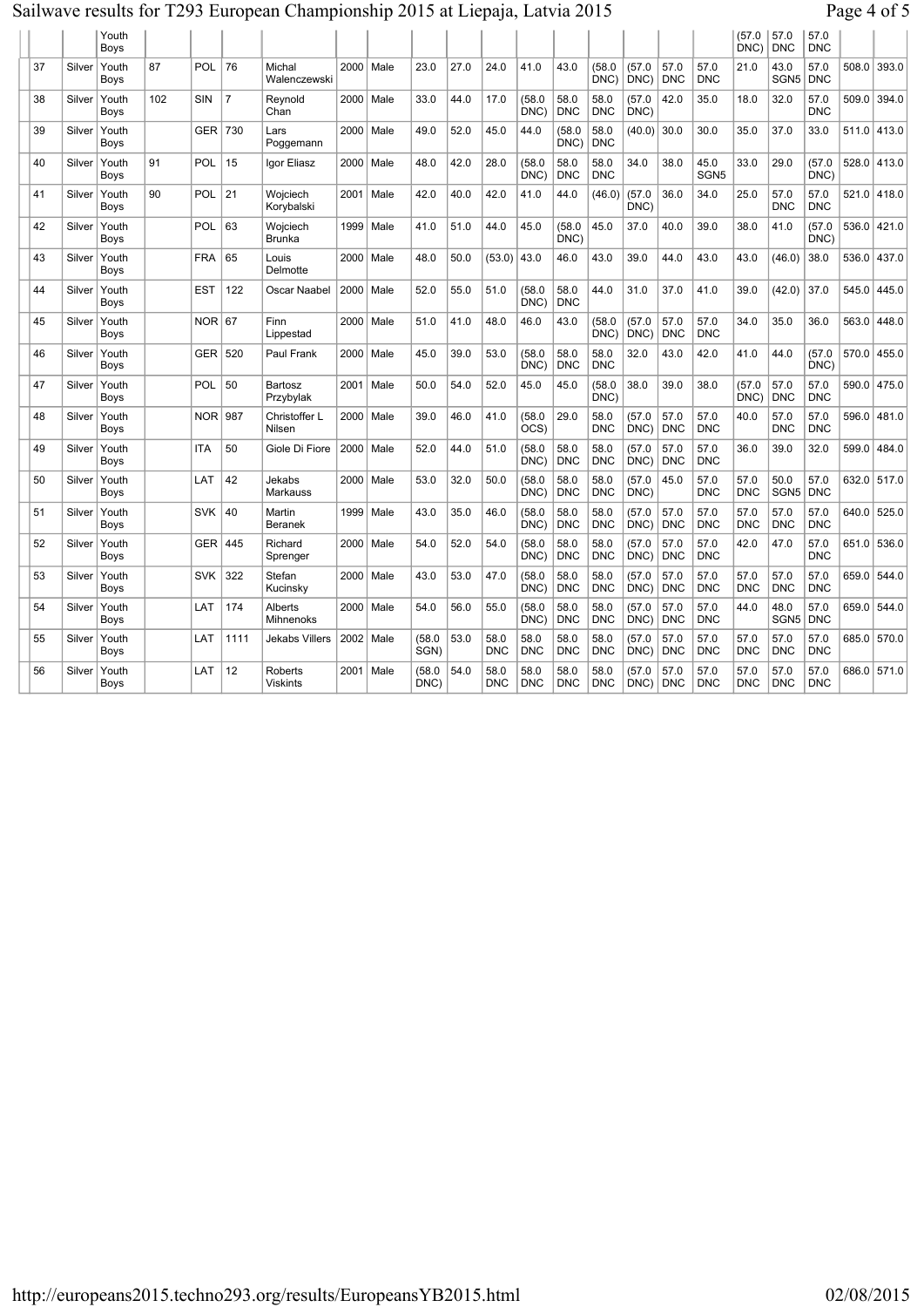#### **Scoring codes used**

| Code             | <b>Description</b>                                                                 | <b>Points</b> |
|------------------|------------------------------------------------------------------------------------|---------------|
| <b>BFD</b>       | Black flag disqualification under rule 30.3                                        | 58            |
| <b>DNC</b>       | Did not come to the starting area                                                  | Varies        |
| <b>DSQ</b>       | Disqualification                                                                   | 58            |
| <b>OCS</b>       | On course side at start or broke rule 30.1                                         | Varies        |
| RDG <sub>c</sub> | Redress given but competitor points used as less than average                      | 40            |
| <b>RDGf</b>      | Redress - average points for Final races except the race in question excl last day | Varies        |
| RDGa             | Redress - average points for all qualifier races except the race in question       | Varies        |
| SGN              | Sign out/in limited to DSQ                                                         | 58            |
| SGN <sub>5</sub> | Penalty for failure to sign in/out SI18.3                                          | Varies        |

europeans2015.techno293.org/ europeans2015.techno293.org/ Sailwave Scoring Software 2.19.1 www.sailwave.com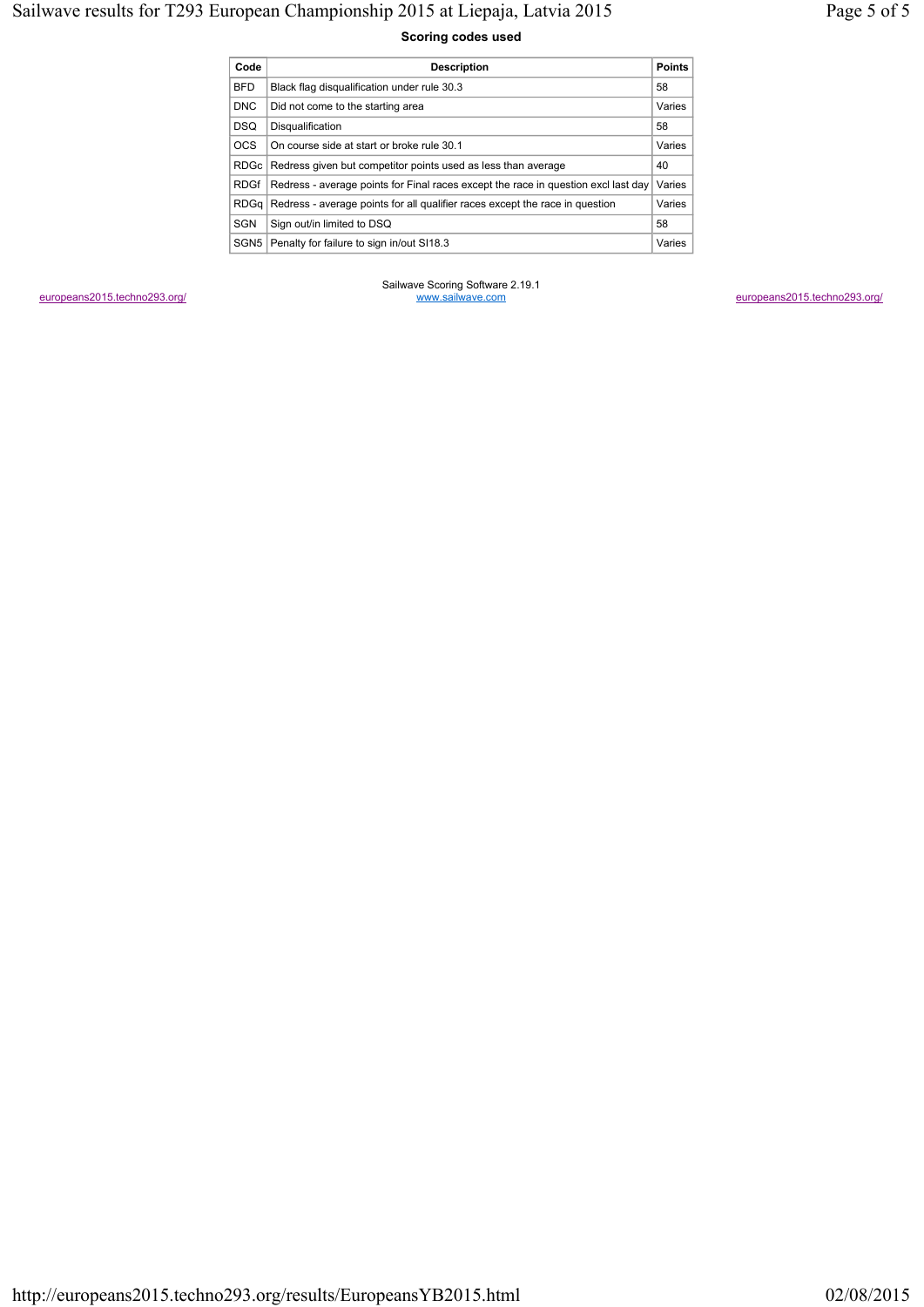**T293 European Championship 2015**

**Liepaja, Latvia**



**BiC** Sport

**Results are final as of 20:59 on August 1, 2015**

#### **Junior Boys Division**

**Sailed: 11, Discards: 2, To count: 9, Entries: 77, Scoring system: WCR Appendix A**

| Rank           | <b>Division</b> | Nat         | <b>SailNo</b> | Name                             | Year | Gender      | R <sub>1</sub> | R <sub>2</sub> | R <sub>3</sub> | R <sub>4</sub> | R <sub>5</sub> | R <sub>6</sub> | R7            | R <sub>8</sub> | R9              | <b>R10</b>             | R <sub>11</sub> | Total      | <b>Nett</b>   |
|----------------|-----------------|-------------|---------------|----------------------------------|------|-------------|----------------|----------------|----------------|----------------|----------------|----------------|---------------|----------------|-----------------|------------------------|-----------------|------------|---------------|
| 1              | Junior<br>Boys  | <b>FRA</b>  | 312           | Fabien<br>Pianazza               | 2001 | Male        | 1.0            | (3.0)          | 1.0            | 1.0            | 1.0            | 1.0            | 1.0           | 1.0            | (4.0)           | 3.0                    | 1.0             | 18.0       | 11.0          |
| $\overline{2}$ | Junior<br>Boys  | GRE   80    |               | Leonidas<br>Tsortanidis          | 2001 | Male        | (25.0)         | (18.0)         | 6.0            | 2.0            | 2.0            | 3.0            | 3.0           | 9.0            | 3.0             | 5.0                    | 2.0             | 78.0       | 35.0          |
| 3              | Junior<br>Boys  | <b>FRA</b>  | 781           | Yun Pouliquen                    | 2001 | Male        | 3.0            | 1.0            | 2.0            | 4.0            | 4.0            | 2.0            | (7.0)         | (8.0)          | 7.0             | 6.0                    | 7.0             | 51.0       | 36.0          |
| $\overline{4}$ | Junior<br>Boys  | <b>ISR</b>  | 920           | Tomer<br>Vardimon                | 2001 | Male        | 2.0            | 7.0            | 3.0            | 7.0            | 8.0            | 7.0            | 9.0           | 2.0            | 9.0             | (12.0)                 | (18.0)          | 84.0       | 54.0          |
| 5              | Junior<br>Boys  | <b>ISR</b>  | 250           | Bar Navri                        | 2001 | Male        | 11.0           | 4.0            | 5.0            | 5.0            | (19.0)         | 4.0            | (14.0)        | 7.0            | 8.0             | 9.0                    | 6.0             | 92.0       | 59.0          |
| 6              | Junior<br>Boys  | <b>NED</b>  | 600           | Jim van<br>Someren               | 2001 | Male        | (39.0)         | 23.0           | (26.0)         | 13.0           | 5.0            | 8.0            | 10.0          | 10.0           | 1.0             | 4.0                    | 5.0             | 144.0      | 79.0          |
| $\overline{7}$ | Junior<br>Boys  | <b>ITA</b>  | 138           | Giorgio<br>Stancampiano          | 2001 | Male        | 7.0            | 12.0           | (13.0)         | 9.0            | 7.0            | 10.0           | (26.0)        | 11.0           | 6.0             | 10.0                   | 9.0             | 120.0 81.0 |               |
| 8              | Junior<br>Boys  | ITA         | 88            | Simone<br>Montanucci             | 2001 | Male        | 29.0           | 10.0           | 36.0           | 3.0            | 3.0            | 6.0            | (47.0)        | (57.0)         | 2.0             | 1.0                    | 3.0             | 197.0      | 93.0          |
| 9              | Junior<br>Boys  | ISR.        | 295           | Liam Segev                       | 2002 | Male        | 9.0            | (24.0)         | 20.0           | 16.0           | 9.0            | 9.0            | 2.0           | 4.0            | 16.0            | (29.0)                 | 14.0            | 152.0 99.0 |               |
| 10             | Junior<br>Boys  | <b>FRA</b>  | 1141          | <b>Mathis Ghio</b>               | 2002 | Male        | (27.0)         | 14.0           | 4.0            | 8.0            | 13.0           | 15.0           | (27.0)        | 20.0           | 11.0            | 11.0                   | 13.0            | 163.0      | 109.0         |
| 11             | Junior<br>Boys  | <b>ISR</b>  | 838           | Ron Hareli                       | 2001 | Male        | 15.0           | 5.0            | 12.0           | 15.0           | 11.0           | 13.0           | (23.0)        | (27.0)         | 18.0            | 14.0                   | 15.0            | 168.0      | 118.0         |
| 12             | Junior<br>Boys  | <b>ISR</b>  | 290           | Eyal Zror                        | 2002 | Male        | 4.0            | 13.0           | 9.0            | (43.0)         | 15.0           | 22.0           | (35.0)        | 6.0            | 27.0            | 17.0                   | 19.0            |            | 210.0 132.0   |
| 13             | Junior<br>Boys  | POL         | 97            | Jakub Sykula                     | 2001 | Male        | 5.0            | 17.0           | 15.0           | (78.0)<br>OCS) | 25.0           | 19.0           | (37.0)        | 18.0           | 15.0            | 7.0                    | 16.0            | 252.0      | 137.0         |
| 14             | Junior<br>Boys  | POL         | 66            | Adam<br>Zarnowski                | 2001 | Male        | 18.0           | 21.0           | 8.0            | 17.0           | 12.0           | (29.0)         | (29.0)        | 13.0           | 13.0            | 20.0                   | 17.0            | 197.0      | 139.0         |
| 15             | Junior<br>Boys  | <b>NED</b>  | 148           | Joost Vink                       | 2001 | Male        | 28.0           | (40.0)         | (35.0)         | 14.0           | 17.0           | 5.0            | 21.0          | 30.0           | 10.0            | 8.0                    | 8.0             | 216.0      | 141.0         |
| 16             | Junior<br>Boys  | <b>ISR</b>  | 842           | Areshkin Ilya                    | 2001 | Male        | (46.0)         | (30.0)         | 29.0           | 6.0            | 6.0            | 11.0           | 30.0          | 25.0           | 14.0            | 16.0                   | 10.0            | 223.0      | 147.0         |
| 17             | Junior<br>Boys  | <b>HUN</b>  | 206           | <b>Richard Geiger</b>            | 2001 | Male        | 32.0           | 48.0           | 28.0           | 11.0           | 16.0           | 12.0           | (54.0)        | (51.0)         | 5.0             | 2.0                    | 4.0             | 263.0      | 158.0         |
| 18             | Junior<br>Boys  | <b>ESP</b>  | 19            | Aurelio De<br><b>Terry Valle</b> | 2002 | Male        | 8.0            | 19.0           | 17.0           | (29.0)         | 18.0           | 27.0           | 12.0          | 17.0           | (30.0)          | 28.0                   | 24.0            | 229.0      | 170.0         |
| 19             | Junior<br>Boys  | <b>ISR</b>  | 848           | Nir Leshed                       |      | 2002   Male | (78.0)<br>RET) | 15.0           | 11.0           | 19.0           | 23.0           | 26.0           | 20.0          | 5.0            | (38.0)          | 23.0                   | 28.0            | 286.0      | 170.0         |
| 20             | Junior<br>Boys  | $NOR$ 107   |               | Isak Hessen                      |      | 2001   Male | 6.0            | 20.0           | 19.0           | 25.0           | (78.0)<br>OCS) | 36.0           | 8.0           | 14.0           | $(55.0)$   18.0 |                        | 27.0            |            | $306.0$ 173.0 |
| 21             | Junior<br>Boys  | <b>ITA</b>  | $\vert$ 4     | Edoardo Tanas                    |      | $2002$ Male | (36.0)         | 22.0           | 10.0           | 26.0           | (28.0)         | 20.0           | 19.0          | 24.0           | 21.0            | 13.0                   | 21.9<br>RDGa    |            | 240.9 176.9   |
| 22             | Junior<br>Boys  | $NED$   115 |               | Luc Schmitz                      |      | 2002   Male | 26.0           | 45.0           | (53.0)         | 10.0           | 10.0           | 16.0           | 17.0          | (47.0)         | 22.0            | 22.0                   | 22.0            |            | 290.0 190.0   |
| 23             | Junior<br>Boys  | ISR.        | 293           | Yahel Habot                      |      | $2001$ Male | 16.0           | 16.0           | 18.0           | 28.0           | 22.0           | 28.0           | 18.0          | 15.0           |                 | $(31.0)$ $(38.0)$ 31.0 |                 |            | 261.0 192.0   |
| 24             |                 |             | GBR 3116      | Finn Hawkins                     |      | 2002   Male | (47.0)         | 44.0           | 16.0           | 20.0           | 20.0           | 17.0           | $(52.0)$ 33.0 |                | 17.0            | 21.0                   | 12.0            |            | 299.0 200.0   |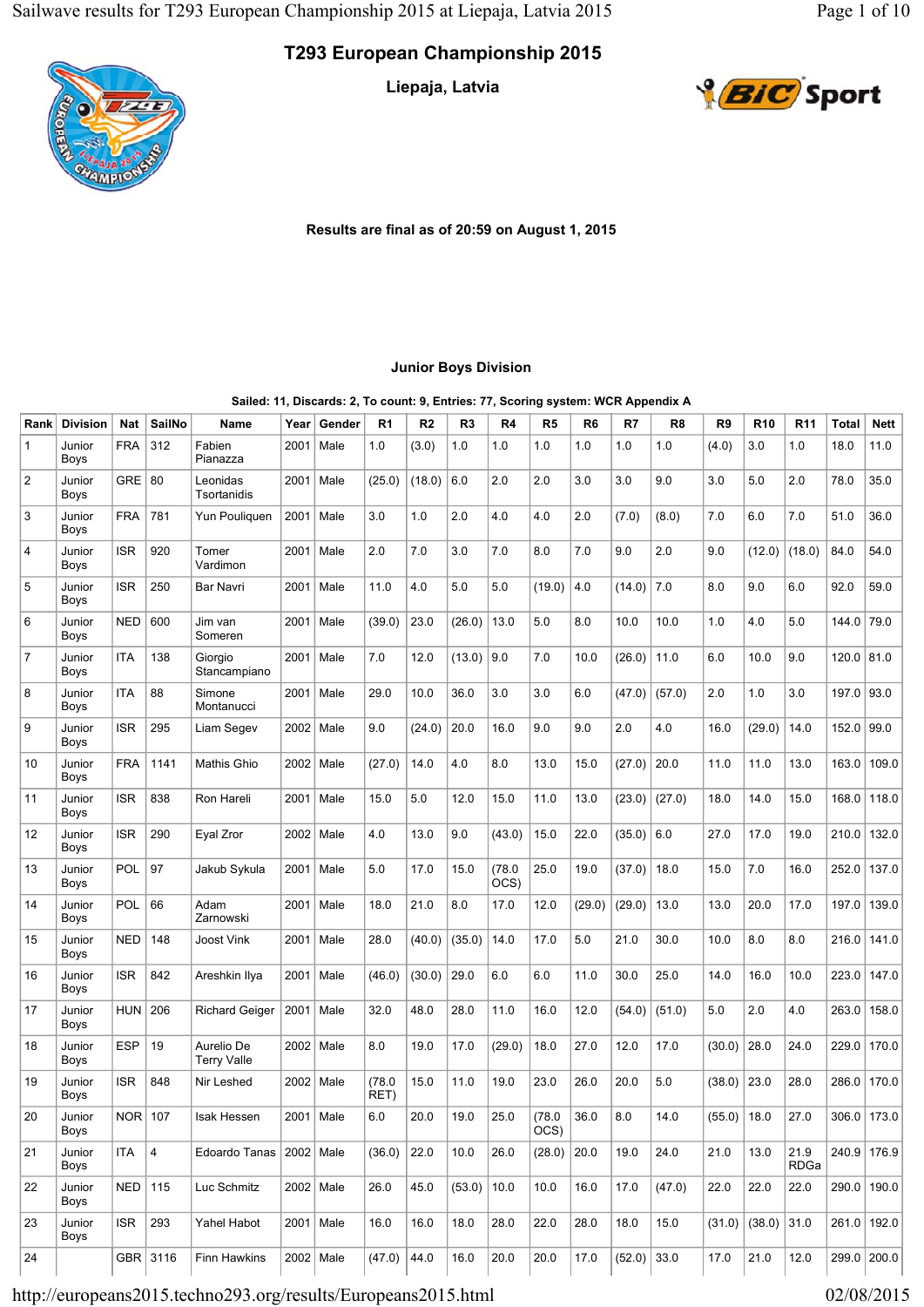# Sailwave results for T293 European Championship 2015 at Liepaja, Latvia 2015 Page 2 of 10

|    | Junior<br>Boys        |            |          |                                             |             |             |                |                        |        |                          |                    |                    |        |                          |        |        |                |       |               |
|----|-----------------------|------------|----------|---------------------------------------------|-------------|-------------|----------------|------------------------|--------|--------------------------|--------------------|--------------------|--------|--------------------------|--------|--------|----------------|-------|---------------|
| 25 | Junior<br><b>Boys</b> | <b>NED</b> | 9999     | <b>Floris Franken</b>                       | 2001        | Male        | (44.0)         | 37.0                   | 44.0   | 12.0                     | 14.0               | 14.0               | 36.0   | (60.5)<br>ARBm)          | 12.0   | 26.0   | 11.0           | 310.5 | 206.0         |
| 26 | Junior<br>Boys        | <b>ESP</b> | 588      | Guillem Segu<br>Giro                        | 2001        | Male        | 17.0           | (35.0)                 | 32.0   | (78.0)<br>DNC)           | 31.0               | 18.0               | 15.0   | 26.0                     | 24.0   | 27.0   | 21.0           | 324.0 | 211.0         |
| 27 | Junior<br><b>Boys</b> | <b>ISR</b> | 292      | Amit Gan                                    | 2001        | Male        | 22.0           | (46.0)                 | (38.0) | 37.0                     | 21.0               | 23.0               | 11.0   | 28.3<br><b>RDG1:8</b>    | 26.0   | 15.0   | 32.0           | 299.3 | 215.3         |
| 28 | Junior<br><b>Boys</b> | <b>ISR</b> | 218      | Roi Hillel                                  | 2002        | Male        | (78.0<br>RET)  | 6.0                    | 14.0   | 36.0                     | 34.0               | 30.0               | 4.0    | 19.0                     | (63.0) | 43.0   | 52.0           | 379.0 | 238.0         |
| 29 | Junior<br><b>Boys</b> | <b>ITA</b> | 103      | Nicolò Gatti                                | 2001        | Male        | 24.0           | 11.0                   | 39.0   | 23.0                     | 27.0               | 21.0               | 28.0   | 32.0                     | 36.0   | (49.0) | (43.0)         | 333.0 | 241.0         |
| 30 | Junior<br><b>Boys</b> | <b>RUS</b> | 321      | Pawel<br>Michalev                           | 2001        | Male        | 20.0           | 36.0                   | 30.0   | (78.0)<br>DNC)           | 35.0               | 44.0               | 13.0   | 21.0                     | 37.0   | (47.0) | 26.0           | 387.0 | 262.0         |
| 31 | Junior<br><b>Boys</b> | <b>USA</b> | 737      | <b>Manuel Nores</b>                         | 2002        | Male        | 42.0           | 32.0                   | 31.0   | 18.0                     | 26.0               | 24.0               | 39.0   | (56.0)<br>ARBm)          | 19.0   | 34.0   | (78.0)<br>DNC) | 399.0 | 265.0         |
| 32 | Junior<br><b>Boys</b> | <b>GRE</b> | 107      | Charalambos<br>Kogias                       | 2002        | Male        | (78.0)<br>DSQ) | 2.0                    | 7.0    | (78.0)<br>DNC)           | 78.0<br><b>DNC</b> | 78.0<br><b>DNC</b> | 6.0    | 29.0                     | 23.0   | 25.0   | 23.0           | 427.0 | 271.0         |
| 33 | Junior<br><b>Boys</b> | POL        | 64       | Alexander<br><b>Biene</b>                   | 2002        | Male        | 23.0           | 25.0                   | 43.0   | 31.0                     | 29.0               | 41.0               | (53.0) | 16.0                     | 32.0   | 42.0   | (54.0)         | 389.0 | 282.0         |
| 34 | Junior<br><b>Boys</b> | <b>POL</b> | 42       | <b>Michal Polak</b>                         | 2002        | Male        | (57.0)         | 34.0                   | 41.0   | 24.0                     | 24.0               | 34.0               | 44.0   | (53.0)                   | 25.0   | 32.0   | 25.0           | 393.0 | 283.0         |
| 35 | Junior<br><b>Boys</b> | <b>FRA</b> | 2205     | Louis Pochet                                | 2002        | Male        | 10.0           | (50.0)                 | 48.0   | (78.0)<br>DNC)           | 32.0               | 35.0               | 33.0   | 12.0                     | 40.0   | 39.0   | 36.0           | 413.0 | 285.0         |
| 36 | Junior<br><b>Boys</b> | ITA        | 1000     | Gabriele<br>Guella                          | 2002        | Male        | 41.0           | 9.0                    | 21.0   | 32.0                     | 38.0               | 25.0               | (59.0) | (52.0)                   | 43.0   | 37.0   | 40.0           | 397.0 | 286.0         |
| 37 | Junior<br><b>Boys</b> | <b>GBR</b> | 530      | <b>Ben Tweedle</b>                          | 2001        | Male        | 40.0           | 42.0                   | 27.0   | (78.0)<br>DNC)           | (78.0)<br>DNC)     | 78.0<br><b>DNC</b> | 24.0   | 31.0                     | 20.0   | 19.0   | 20.0           | 457.0 | 301.0         |
| 38 | Junior<br><b>Boys</b> | POL        | 636      | Dominik<br>Lewinski                         | 2002        | Male        | 53.0           | 8.0                    | 22.0   | 21.0                     | (78.0<br>OCS)      | 31.0               | 46.0   | 28.0                     | 50.0   | (62.0) | 48.0           | 447.0 | 307.0         |
| 39 | Junior<br><b>Boys</b> | POL        | 45       | Kamil<br>Ugniewski                          | 2001        | Male        | 14.0           | 27.0                   | 25.0   | (78.0)<br>DNC)           | (78.0<br>DNC)      | 78.0<br><b>DNC</b> | 55.0   | 3.0                      | 28.0   | 35.0   | 42.0           | 463.0 | 307.0         |
| 40 | Junior<br><b>Boys</b> | GRE        | 88       | Petros<br>Tsortanidis                       | 2002        | Male        | 12.0           | 49.0                   | 37.0   | (78.0)<br>DNC)           | (78.0<br>DNC)      | 78.0<br><b>DNC</b> | 5.0    | 22.0                     | 39.0   | 30.0   | 35.0           | 463.0 | 307.0         |
| 41 | Junior<br>Boys        | GRE        | 290      | <b>Stefanos</b><br>Emmanouil<br>Tzotzolakis | 2002        | Male        | 35.0           | (62.0)                 | (61.0) | 34.0                     | 39.0               | 33.0               | 43.0   | 46.0                     | 29.0   | 24.0   | 29.0           | 435.0 | 312.0         |
| 42 | Junior<br><b>Boys</b> | <b>POL</b> | 501      | Dawid Litwinek                              | 2001        | Male        | 37.0           | 29.0                   | 23.0   | 27.0                     | 30.0               | (78.0)<br>OCS)     | (58.0) | 50.0                     | 33.0   | 46.0   | 39.0           | 450.0 | 314.0         |
| 43 | Junior<br>Boys        |            | TUR 9999 | Batuhan Arslan 2002 Male                    |             |             |                | $(62.0)$ $(60.0)$ 42.0 |        | 30.0                     | 33.0               | 32.0               | 34.0   | 44.0                     | 34.0   | 36.0   | 33.0           | 440.0 | 318.0         |
| 44 | Junior<br><b>Boys</b> | ITA        | 139      | Riccardo Milani                             | 2002   Male |             | 33.0           | 33.0                   | 24.0   | 35.0                     | (78.0)<br>DNC)     | (78.0)<br>DNC)     | 38.0   | 40.0                     | 45.0   | 33.0   | 37.0           |       | 474.0 318.0   |
| 45 | Junior<br><b>Boys</b> | <b>FRA</b> | 1305     | Max Pochet                                  | 2001        | Male        | 34.0           | 38.0                   | (54.0) | 33.0                     | 36.0               | 38.0               | 32.0   | 42.0                     | (49.0) | 48.0   | 45.0           |       | 449.0 346.0   |
| 46 | Junior<br><b>Boys</b> | <b>FRA</b> | 628      | Louis Pignolet                              | 2001        | Male        | (54.0)         | 31.0                   | 45.0   | 38.0                     | 48.0               | (50.0)             | 48.0   | 44.9<br><b>RDG1:8</b>    | 46.0   | 40.0   | 38.0           |       | 482.9 378.9   |
| 47 | Junior<br>Boys        | ITA        | 18       | Filippo Feri                                | 2001        | Male        | (60.0)         | 47.0                   | 47.0   | (78.0)<br>DNC)           | 40.0               | 40.0               | 42.0   | 60.0                     | 35.0   | 50.0   | 41.0           |       | 540.0 402.0   |
| 48 | Junior<br><b>Boys</b> | $RUS$ 55   |          | Aleksei Burkin                              | 2002        | Male        | 43.0           | 39.0                   | 49.0   | (78.0)<br>OCS)           | 42.0               | 46.0               | (56.0) | 37.0                     | 48.0   | 55.0   | 51.0           |       | 544.0 410.0   |
| 49 | Junior<br>Boys        | POL        | 31       | Kajetan<br>Kibiersza                        | 2001        | Male        | 48.0           | 63.0                   | 58.0   | 22.0                     | 43.0               | 37.0               | (69.0) | (78.0)<br>DNC)           | 42.0   | 44.0   | 53.0           |       | 557.0 410.0   |
| 50 | Junior<br>Boys        | $RUS$ 20   |          | Mikhail<br>Aleksandrov                      |             | $2003$ Male | 19.0           | 26.0                   | 33.0   | (78.0)<br>DNC)           | (78.0)<br>DNC)     | 51.0               | 50.0   | 48.0                     | 57.0   | 65.0   | 61.0           |       | 566.0 410.0   |
| 51 | Junior<br>Boys        | ITA        | 182      | Luca Mignanti                               | 2002        | Male        | 38.0           | 28.0                   | 34.0   | (78.0)<br>DNC)           | (78.0<br>DNC)      | 78.0<br><b>DNC</b> | 60.0   | 39.0                     | 47.0   | 45.0   | 49.0           |       | 574.0 418.0   |
| 52 | Junior<br><b>Boys</b> | RUS        | 911      | Andrey<br>Karavan                           |             | 2002   Male | 30.0           | 41.0                   | 46.0   | 48.0<br>SGN <sub>5</sub> | 45.0               | 47.0               | (64.0) | 53.0<br>SGN <sub>5</sub> | 61.0   | 63.0   | (69.0)         |       | 567.0 434.0   |
| 53 | Junior<br><b>Boys</b> | <b>ESP</b> | 580      | Ferran Jurado<br>Besa                       | 2001        | Male        | 51.0           | (61.0)                 | 57.0   | 41.0                     | 41.0               | 42.0               | 45.0   | 55.0                     | 54.0   | (58.0) | 57.0           |       | 562.0 443.0   |
| 54 | Junior<br>Boys        | NOR        | 148      | Nils-Henrik<br>Lind                         | 2004        | Male        | 45.0           | 51.0                   | 55.0   | (78.0)<br>DNC)           | (78.0)<br>DNC)     | 78.0<br><b>DNC</b> | 22.0   | 38.0                     | 53.0   | 64.0   | 44.0           |       | 606.0 450.0   |
| 55 | Junior<br>Boys        | ITA        | 108      | Alessandro lotti   2002                     |             | Male        | (70.0)         | 65.0                   | 64.0   | 40.0                     | 37.0               | 48.0               | (76.0) | 67.0                     | 51.0   | 41.0   | 46.0           |       | 605.0 459.0   |
| 56 | Junior<br><b>Boys</b> | FRA        | 522      | Arthur Bia                                  | 2001        | Male        | 56.0           | 59.0                   | 50.0   | (78.0)<br>DNC)           | 44.0               | 45.0               | 41.0   | (62.0)                   | 56.0   | 59.0   | 58.0           |       | 608.0   468.0 |
| 57 | Junior<br><b>Boys</b> | TUR        | 3012     | Jeremy Berke<br>Zalma                       | 2001        | Male        | 13.0           | 53.0                   | 67.0   | (78.0)<br>DNC)           | (78.0)<br>DNC)     | 78.0<br><b>DNC</b> | 25.0   | 59.0                     | 60.0   | 66.0   | 50.0           |       | 627.0 471.0   |
| 58 | Junior<br>Boys        | <b>ESP</b> | 640      | Gonzalo<br><b>Boronat Suay</b>              | 2001        | Male        | 50.0           | 54.0                   | 51.0   | (78.0)<br>DNC)           | (78.0)<br>DNC)     | 78.0<br> DNC       | 65.0   | 58.0                     | 41.0   | 31.0   | 47.0           |       | 631.0 475.0   |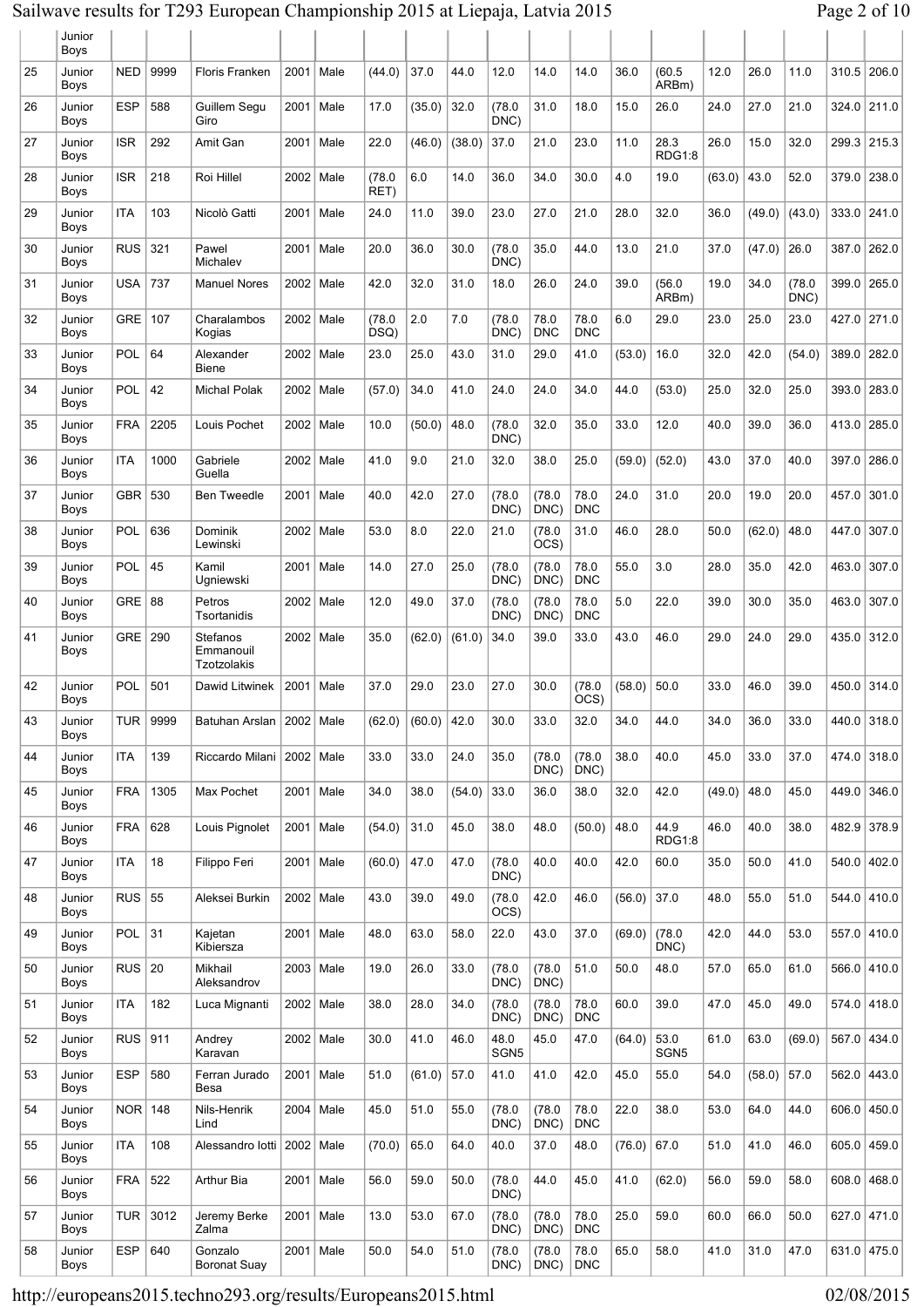# Sailwave results for T293 European Championship 2015 at Liepaja, Latvia 2015 Page 3 of 10

| 59 | Junior<br>Boys        |            | GBR 3065     | Sam Brown                        |      | 2002   Male | 64.0                     | (75.0)         | (69.0)             | 39.0                     | 49.0               | 49.0               | 66.0               | 56.0                     | 62.0               | 61.0               | 30.0                     |       | 620.0 476.0 |
|----|-----------------------|------------|--------------|----------------------------------|------|-------------|--------------------------|----------------|--------------------|--------------------------|--------------------|--------------------|--------------------|--------------------------|--------------------|--------------------|--------------------------|-------|-------------|
| 60 | Junior<br>Boys        | <b>ITA</b> | 185          | Bernardo<br>Gabriele<br>Rizzotto |      | 2002   Male | 21.0                     | 52.0           | 60.0               | (78.0)<br>DNC)           | (78.0)<br>DNC)     | 78.0<br><b>DNC</b> | 40.0               | 36.0                     | 78.0<br><b>DNC</b> | 56.0               | 78.0<br><b>DNC</b>       | 655.0 | 499.0       |
| 61 | Junior<br>Boys        | LAT        | 24           | Kristaps<br><b>Dzirnieks</b>     |      | 2002   Male | 67.0                     | (72.0)         | (72.0)             | 46.0<br>SGN <sub>5</sub> | 46.0               | 39.0               | 68.0               | 65.0                     | 58.0               | 52.0               | 60.0                     | 645.0 | 501.0       |
| 62 | Junior<br>Boys        | <b>POL</b> | 109          | Gregorz<br><b>Buinowski</b>      |      | 2002   Male | 52.0                     | 43.0           | 40.0               | (78.0)<br>DNC)           | (78.0)<br>DNC)     | 78.0<br><b>DNC</b> | 31.0               | 54.0                     | 65.0               | 78.0<br><b>DNC</b> | 62.0                     | 659.0 | 503.0       |
| 63 | Junior<br><b>Boys</b> | SIN        | $\mathbf{1}$ | Alexander Lim                    |      | 2002   Male | 31.0                     | 55.0           | 74.0               | (78.0)<br>DNC)           | (78.0)<br>DNC)     | 78.0<br><b>DNC</b> | 16.0               | 41.0                     | 78.0<br><b>DNC</b> | 68.0               | 78.0<br><b>DNC</b>       |       | 675.0 519.0 |
| 64 | Junior<br>Boys        |            | GER 2212     | Felix Kupky                      |      | 2002   Male | 73.0                     | 71.0           | (75.0)             | (78.0)<br>DNC)           | 47.0               | 43.0               | 72.0               | 71.0                     | 44.0               | 53.0               | 55.0                     | 682.0 | 529.0       |
| 65 | Junior<br>Boys        | <b>USA</b> | 519          | Michael<br>Cramer                | 2001 | Male        | 49.0                     | 57.0           | 63.0               | (78.0)<br>DNC)           | (78.0)<br>DNC)     | 78.0<br><b>DNC</b> | 61.0               | 23.0                     | 68.0               | 78.0<br><b>DNC</b> | 78.0<br><b>DNC</b>       |       | 711.0 555.0 |
| 66 | Junior<br>Boys        | LAT        | 152          | Emils Punte                      | 2002 | Male        | 55.0                     | 68.0           | 65.0               | (78.0)<br>DNC)           | (78.0)<br>DNC)     | 78.0<br><b>DNC</b> | 49.0               | 49.0<br>SGN <sub>5</sub> | 67.0               | 60.0               | 66.0                     |       | 713.0 557.0 |
| 67 | Junior<br>Boys        | <b>POL</b> | 79           | Franciszek<br>Kuzniar            | 2001 | Male        | 69.0<br>SGN <sub>5</sub> | 64.0           | 56.0               | (78.0)<br>DNC)           | (78.0)<br>DNC)     | 78.0<br><b>DNC</b> | 51.0               | 61.0                     | 78.0<br><b>DNC</b> | 51.0               | 59.0                     | 723.0 | 567.0       |
| 68 | Junior<br><b>Boys</b> | LAT        | 535          | <b>Matiss Punte</b>              | 2004 | Male        | 58.0                     | 73.0           | 66.0               | (78.0)<br>DNC)           | (78.0)<br>DNC)     | 78.0<br><b>DNC</b> | 57.0               | 68.0<br>SGN <sub>5</sub> | 78.0<br><b>DNC</b> | 54.0               | 56.0                     | 744.0 | 588.0       |
| 69 | Junior<br>Boys        | POL        | 110          | Hubert<br>Podgorski              |      | 2003   Male | 59.0                     | 69.0           | 68.0               | (78.0)<br>DNC)           | (78.0)<br>DNC)     | 78.0<br><b>DNC</b> | 67.0               | 68.0                     | 66.0               | 57.0               | 64.0                     | 752.0 | 596.0       |
| 70 | Junior<br>Boys        | <b>GRE</b> | 298          | Ioannis Iliadis                  | 2002 | Male        | 61.0                     | 56.0           | 62.0               | (78.0)<br>DNC)           | (78.0<br>DNC)      | 78.0<br><b>DNC</b> | 74.0               | 74.0                     | 64.0               | 78.0<br><b>DNC</b> | 68.0                     | 771.0 | 615.0       |
| 71 | Junior<br>Boys        | <b>ARG</b> | 425          | Sebastian<br><b>Nores</b>        | 2002 | Male        | 66.0                     | 67.0           | 71.0               | (78.0)<br>DNC)           | (78.0)<br>DNC)     | 78.0<br><b>DNC</b> | 63.0               | 69.0                     | 52.0               | 78.0<br><b>DNC</b> | 78.0<br><b>DNC</b>       |       | 778.0 622.0 |
| 72 | Junior<br>Boys        | POL        | 46           | Daniel<br>Ugniewski              | 2003 | Male        | 68.0                     | 70.0           | 52.0               | (78.0)<br>DNC)           | (78.0<br>DNC)      | 78.0<br><b>DNC</b> | 70.0               | 70.0                     | 78.0<br><b>DNC</b> | 78.0<br><b>DNC</b> | 67.0                     | 787.0 | 631.0       |
| 73 | Junior<br>Boys        |            | GER 2214     | Vincent<br>Domsta                | 2001 | Male        | 63.0                     | 58.0           | 59.0               | (78.0)<br>DNC)           | (78.0)<br>DNC)     | 78.0<br><b>DNC</b> | 73.0               | 66.0                     | 78.0<br><b>DNC</b> | 78.0<br><b>DNC</b> | 78.0<br><b>DNC</b>       |       | 787.0 631.0 |
| 74 | Junior<br>Boys        | <b>POL</b> | 88           | <b>Michal Lis</b>                | 2004 | Male        | 69.0                     | 66.0           | 70.0               | (78.0)<br>DNC)           | (78.0<br>DNC)      | 78.0<br><b>DNC</b> | 71.0               | 72.0                     | 69.0               | 67.0               | 69.0<br>SGN <sub>5</sub> |       | 787.0 631.0 |
| 75 | Junior<br>Boys        | <b>POL</b> | 55           | Michal Jagielak                  | 2002 | Male        | 72.0                     | 74.0           | 76.0               | (78.0)<br>DNC)           | (78.0)<br>DNC)     | 78.0<br><b>DNC</b> | 75.0               | 73.0                     | 59.0               | 78.0<br><b>DNC</b> | 63.0                     | 804.0 | 648.0       |
| 76 | Junior<br>Boys        | $NOR$ 56   |              | <b>Endre Rondeel</b>             | 2002 | Male        | 71.0                     | (78.0)<br>DNC) | 73.0               | (78.0)<br>DNC)           | 78.0<br><b>DNC</b> | 78.0<br><b>DNC</b> | 62.0               | 75.0                     | 78.0<br><b>DNC</b> | 78.0<br><b>DNC</b> | 78.0<br><b>DNC</b>       |       | 827.0 671.0 |
| 77 | Junior<br>Boys        | <b>RUS</b> | 291          | Matvei Bergart                   | 2001 | Male        | (78.0<br>DNC)            | (78.0<br>DNC)  | 78.0<br><b>DNC</b> | 78.0<br><b>DNC</b>       | 78.0<br><b>DNC</b> | 78.0<br><b>DNC</b> | 78.0<br><b>DNC</b> | 78.0<br><b>DNC</b>       | 78.0<br><b>DNC</b> | 78.0<br><b>DNC</b> | 78.0<br><b>DNC</b>       | 858.0 | 702.0       |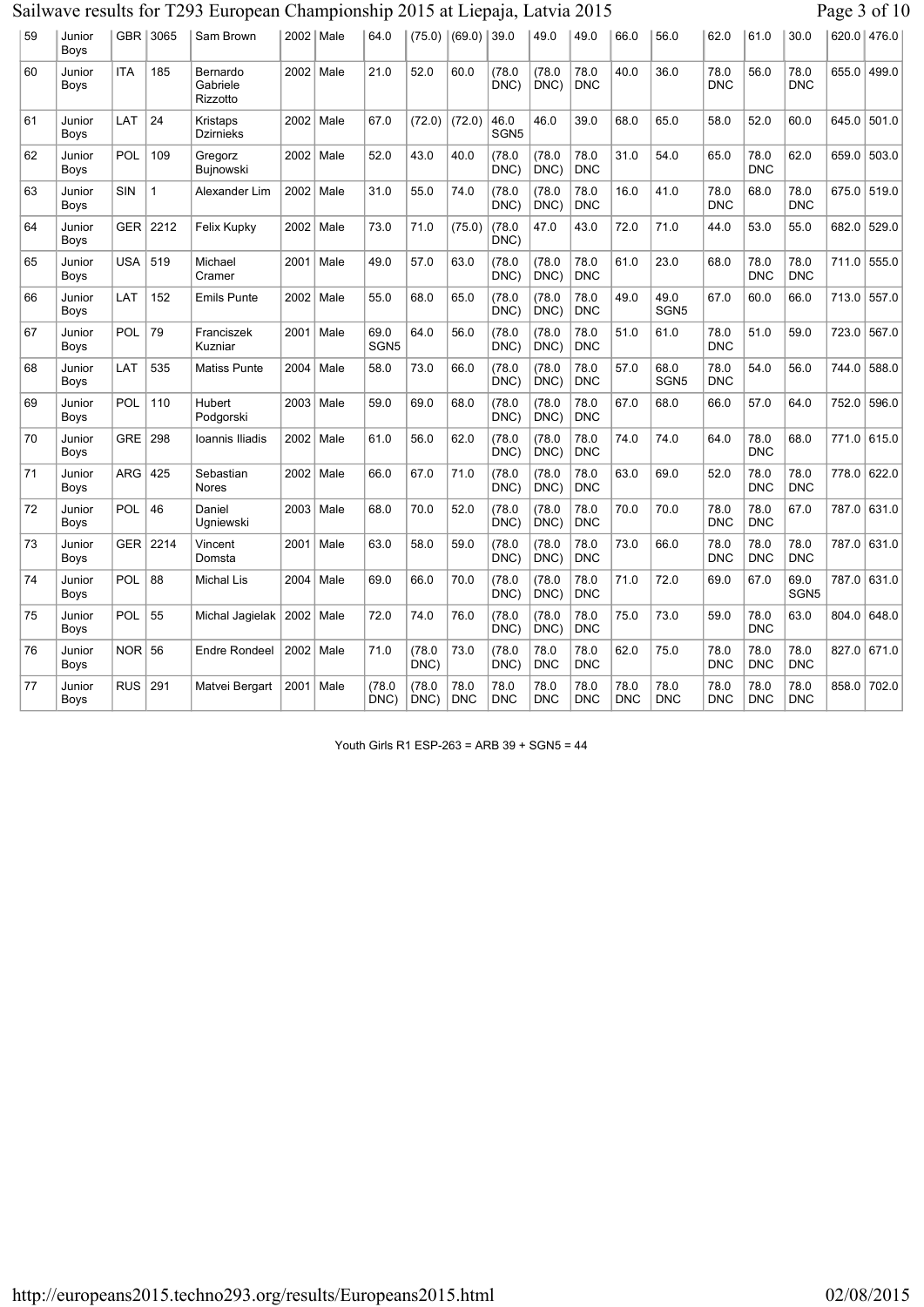### **Junior Girls Division**

| Sailed: 11, Discards: 2, To count: 9, Entries: 36, Scoring system: WCR Appendix A |  |  |  |
|-----------------------------------------------------------------------------------|--|--|--|
|                                                                                   |  |  |  |

| Rank           | <b>Division</b> | Nat        | SailNo | <b>Name</b>                  | Year | Gender             | R <sub>1</sub> | R <sub>2</sub> | R3     | R4             | R <sub>5</sub> | R <sub>6</sub>     | R7                    | R8     | R <sub>9</sub> | <b>R10</b>         | R <sub>11</sub>    | <b>Total</b> | <b>Nett</b> |
|----------------|-----------------|------------|--------|------------------------------|------|--------------------|----------------|----------------|--------|----------------|----------------|--------------------|-----------------------|--------|----------------|--------------------|--------------------|--------------|-------------|
| 1              | Junior<br>Girls | <b>ISR</b> | 909    | Maya Nadler                  | 2001 | Female             | 1.0            | 1.0            | 3.0    | (6.0)          | (5.0)          | 1.0                | 1.0                   | 2.0    | 1.0            | 3.0                | 1.0                | 25.0         | 14.0        |
| 2              | Junior<br>Girls | <b>ISR</b> | 841    | Naama Gazit                  | 2001 | Female             | 2.0            | 3.0            | 2.0    | 1.0            | 1.0            | 3.0                | 3.0                   | (4.0)  | 4.0            | 1.0                | (6.0)              | 30.0         | 20.0        |
| 3              | Junior<br>Girls | <b>FRA</b> | 946    | Heloise<br>Macquaert         | 2001 | Female             | 3.0            | 2.0            | 1.0    | (5.0)          | 3.0            | 4.0                | 2.0                   | 1.0    | 5.0            | 3.3<br><b>RDGa</b> | (7.0)              | 36.3         | 24.3        |
| 4              | Junior<br>Girls | <b>FRA</b> | 1801   | Capucine<br>Marsaudon        | 2001 | Female             | 7.0            | (20.0)         | (10.0) | 2.0            | 2.0            | 2.0                | 4.0                   | 3.0    | 7.0            | 7.0                | 3.0                | 67.0         | 37.0        |
| 5              | Junior<br>Girls | <b>ISR</b> | 422    | Linoy Geva                   | 2002 | Female             | 4.0            | 4.0            | 5.0    | 8.0            | 11.0           | 6.0                | (15.0)                | 7.0    | (16.0)         | 6.0                | 8.0                | 90.0         | 59.0        |
| 6              | Junior<br>Girls | <b>ITA</b> | 163    | Aurora De<br>Felici          | 2002 | Female             | 8.0            | 7.0            | (12.0) | 7.0            | (15.0)         | 8.0                | 11.0                  | 5.0    | 2.0            | 9.0                | 4.0                | 88.0         | 61.0        |
| $\overline{7}$ | Junior<br>Girls | <b>GBR</b> | 3030   | Mollie<br>Densley<br>Robins  | 2001 | Female             | (18.0)         | 15.0           | 11.0   | 4.0            | 6.0            | 7.0                | 10.0                  | (18.0) | 6.0            | 2.0                | 10.0               | 107.0        | 71.0        |
| 8              | Junior<br>Girls | $NOR$ 39   |        | Helle<br>Oppedal             | 2001 | Female             | 5.0            | (14.0)         | 7.0    | (12.0)         | 9.0            | 5.0                | 7.0                   | 9.0    | 11.0           | 10.0               | 11.0               | 100.0 74.0   |             |
| 9              | Junior<br>Girls | <b>ISR</b> | 421    | Ayelet<br>Rubinstein         |      | 2002   Female      | 6.0            | 8.0            | 8.0    | 9.0            | 4.0            | 10.0               | 8.0                   | 13.0   | 14.0           | (15.0)             | (37.0)<br>DNC)     | $132.0$ 80.0 |             |
| 10             | Junior<br>Girls | <b>ITA</b> | 41     | Gaia Busetta                 |      | 2002 Female        | 11.0           | 10.0           | 6.0    | (37.0)<br>DNC) | (26.0)         | 9.0                | 13.0                  | 11.0   | 9.0            | 12.0               | 13.0               | 157.0        | 94.0        |
| 11             | Junior<br>Girls | <b>RUS</b> | 85     | Dana<br>Bekmuratova          | 2001 | Female             | 10.0           | 5.0            | 4.0    | 19.0           | 16.0           | 11.0               | 6.0                   | 6.0    | (21.0)         | (23.0)             | 19.0               | 140.0        | 96.0        |
| 12             | Junior<br>Girls | <b>ITA</b> | 55     | Marta Monge                  | 2002 | Female             | 12.0           | 11.0           | 14.0   | 10.0           | 10.0           | 13.0               | 12.0                  | 8.0    | (22.0)         | (17.0)             | 12.0               | 141.0        | 102.0       |
| 13             | Junior<br>Girls | POL        | 230    | Maja Kuchta                  | 2001 | Female             | 16.0           | 13.0           | 13.0   | 11.0           | (27.0)         | 16.0               | (19.0)                | 19.0   | 10.0           | 8.0                | 9.0                | 161.0        | 115.0       |
| 14             | Junior<br>Girls | <b>GBR</b> | 3059   | Jude Nicol                   | 2001 | Female             | 27.0           | (29.0)         | 19.0   | 3.0            | 12.0           | 12.0               | 19.3<br><b>RDG1:8</b> | (33.0) | 8.0            | 14.0               | 2.0                | 178.3        | 116.3       |
| 15             | Junior<br>Girls | <b>TUR</b> | 1202   | Eda Yavuz                    | 2001 | Female             | (32.0)         | 23.0           | 29.0   | 15.0           | 8.0            | 17.0               | 18.0                  | (30.0) | 3.0            | 5.0                | 5.0                | 185.0        | 123.0       |
| 16             | Junior<br>Girls | <b>ITA</b> | 107    | <b>Bucarelli</b><br>Ludovica | 2002 | Female             | 17.0           | (21.0)         | 17.0   | 17.0           | (24.0)         | 15.0               | 14.0                  | 10.0   | 12.0           | 16.0               | 14.0               | 177.0        | 132.0       |
| 17             | Junior<br>Girls | <b>ITA</b> | 51     | Marta Bonetti                | 2001 | Female             | 9.0            | 12.0           | (24.0) | 16.0           | 13.0           | 22.0               | 5.0                   | 15.0   | (25.0)         | 24.0               | 20.0               | 185.0        | 136.0       |
| 18             | Junior<br>Girls | LAT        | 127    | Elizabete<br>Mengele         | 2001 | Female             | (24.0)         | 22.0           | 21.0   | 14.0           | 7.0            | 19.0               | 16.0                  | (26.0) | 13.0           | 4.0                | 22.0               | 188.0        | 138.0       |
| 19             | Junior<br>Girls | LAT        | 169    | Annija Punte                 | 2001 | Female             | 13.0           | 17.0           | (27.0) | 18.0           | 17.0           | 14.0               | 20.0                  | 16.0   | 15.0           | 18.0               | (21.0)             | 196.0        | 148.0       |
| 20             | Junior<br>Girls | TUR        | 4669   | Bugda<br>Giritlioglu         | 2001 | Female             | 15.0           | 18.0           | 25.0   | 13.0           | 22.0           | (28.0)             | 27.0                  | (31.0) | 20.0           | 13.0               | 15.0               | 227.0        | 168.0       |
| 21             | Junior<br>Girls | <b>FRA</b> | 1312   | Lola Sorin                   |      | 2002 Female        | 20.0           | 19.0           | 23.0   | 20.0           | 25.0           | (27.0)             | 17.0                  | 12.0   | (28.0)         | 21.0               | 16.0               | 228.0        | 173.0       |
| 22             | Junior<br>Girls | POL        | 108    | Julia<br>Dawidowicz          |      | 2002 Female        | 22.0           | 24.0           | 15.0   | 21.0           | 14.0           | 18.0               | (28.0)                | (28.0) | 23.0           | 19.0               | 18.0               | 230.0 174.0  |             |
| 23             | Junior<br>Girls | <b>ITA</b> | 85     | Lavinia De<br>Felici         |      | 2003 Female        | 19.0           | 16.0           | 18.0   | 22.0           | (23.0)         | 23.0               | 21.0                  | 20.0   | (24.0)         | 20.0               | 17.0               | 223.0 176.0  |             |
| 24             | Junior<br>Girls | <b>ESP</b> | 555    | Laura Barea<br>Paucirerol    |      | 2002 Female        | 21.0           | (25.0)         | 22.0   | 24.0           | 18.0           | 25.0               | 24.0                  | 21.0   | 18.0           | 25.0               | (37.0)<br>DNC)     | 260.0        | 198.0       |
| 25             | Junior<br>Girls | <b>ESP</b> | 79     | Mar De Arce<br>Sanchez       |      | $2003$ Female      | 14.0           | 9.0            | 20.0   | (37.0)<br>DNC) | 28.0           | 20.0               | 9.0                   | 25.0   | (37.0)<br>DNC) | 37.0<br><b>DNC</b> | 37.0<br><b>DNC</b> | 273.0        | 199.0       |
| 26             | Junior<br>Girls | <b>RUS</b> | 541    | Anastasiia<br>Schedriina     |      | 2002 Female        | (35.0)         | 30.0           | (31.0) | 23.0           | 21.0           | 24.0               | 22.0                  | 23.0   | 29.0           | 27.0               | 23.0               |              | 288.0 222.0 |
| 27             | Junior<br>Girls | SVK $ 11$  |        | Karolina<br>Berankova        | 2001 | Female             | 25.0           | 6.0            | 9.0    | (37.0)<br>DNC) | (37.0)<br>DNC) | 37.0<br><b>DNC</b> | 29.0                  | 14.0   | 31.0           | 37.0<br><b>DNC</b> | 37.0<br><b>DNC</b> | 299.0        | 225.0       |
| 28             | Junior<br>Girls | NOR   60   |        | Sofia Maaoe                  |      | 2002 Female        | 33.0           | 27.0           | 26.0   | (37.0)<br>DNC) | 19.0           | 21.0               | 26.0                  | 17.0   | 30.0           | 28.0               | (37.0)<br>DNC)     | 301.0 227.0  |             |
| 29             | Junior<br>Girls | GRE        | 288    | Erato Tsikrika               |      | 2001   Female      | 28.0           | 26.0           | 16.0   | (37.0)<br>DNC) | (37.0)<br>DNC) | 37.0<br><b>DNC</b> | 23.0                  | 29.0   | 19.0           | 22.0               | 37.0<br><b>DNC</b> |              | 311.0 237.0 |
| 30             | Junior<br>Girls | <b>ITA</b> | 96     | Carola Enrico                |      | 2002 Female        | (34.0)         | (35.0)         | 32.0   | 25.0           | 29.0           | 29.0               | 33.0                  | 22.0   | 26.0           | 26.0               | 24.0               | 315.0 246.0  |             |
| 31             | Junior<br>Girls | GBR        | 152    | Maya Wylie                   |      | 2002   Female      | 30.0           | 33.0           | 28.0   | (37.0)<br>DNC) | 20.0           | 26.0               | 32.0                  | 32.0   | 17.0           | (37.0)<br>DNC)     | 37.0<br><b>DNC</b> | 329.0        | 255.0       |
| 32             | Junior<br>Girls | <b>ESP</b> | 55     | Laia Marin<br>Chordi         | 2001 | Female             | 29.0           | 32.0           | 30.0   | 26.0           | 30.0           | (37.0)<br>DNC)     | 25.0                  | 24.0   | 27.0           | (37.0)<br>DNC)     | 37.0<br><b>DNC</b> | 334.0        | 260.0       |
| 33             |                 | SVK        | 49     |                              |      | 2002 Female   26.0 |                | 28.0           | 35.0   |                |                |                    | 30.0                  | 27.0   |                |                    |                    |              | 368.0 294.0 |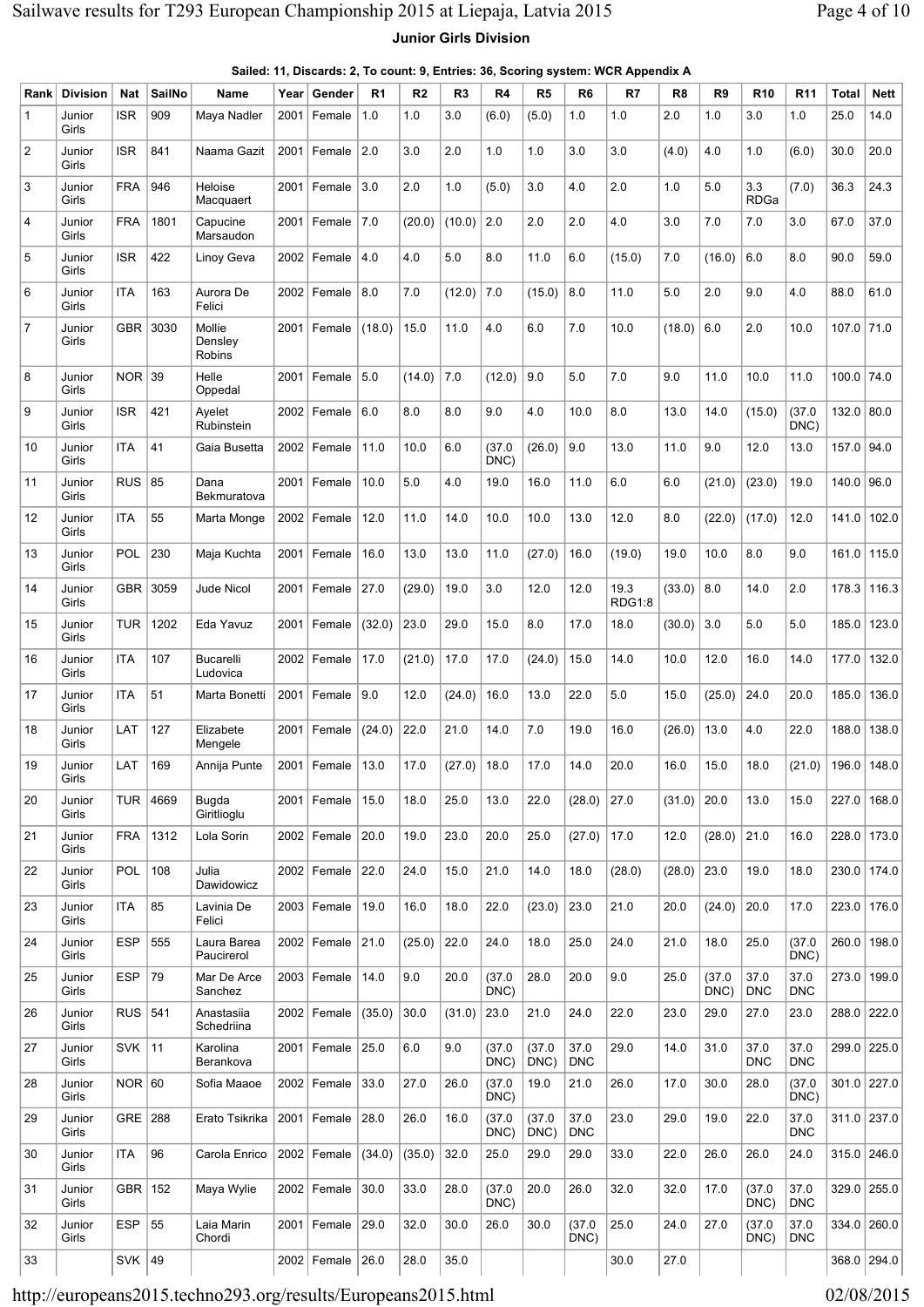# Sailwave results for T293 European Championship 2015 at Liepaja, Latvia 2015 Page 5 of 10

|    | Junior<br>Girls |            |          | Lenka<br>Berankova    |      |               |                |               |                    | (37.0<br>DNC) | (37.0)<br>DNC)     | 37.0<br><b>DNC</b> |                    |                    | 37.0<br>DNC | 37.0<br><b>DNC</b> | 37.0<br><b>DNC</b> |       |       |
|----|-----------------|------------|----------|-----------------------|------|---------------|----------------|---------------|--------------------|---------------|--------------------|--------------------|--------------------|--------------------|-------------|--------------------|--------------------|-------|-------|
| 34 | Junior<br>Girls |            | GER 2213 | Nadia<br>Jablonski    |      | $2003$ Female | 23.0           | 34.0          | 33.0               | (37.0<br>DNC) | (37.0)<br>DNC)     | 30.0               | 31.0               | 35.0               | 37.0<br>DNC | 37.0<br><b>DNC</b> | 37.0<br><b>DNC</b> | 371.0 | 297.0 |
| 35 | Junior<br>Girls | <b>POL</b> | - 19     | Natalka<br>Staszewska |      | $2003$ Female | 31.0           | 31.0          | 34.0               | (37.0<br>DNC) | (37.0)<br>DNC)     | 37.0<br><b>DNC</b> | 34.0               | 34.0               | 37.0<br>DNC | 37.0<br><b>DNC</b> | 37.0<br><b>DNC</b> | 386.0 | 312.0 |
| 36 | Junior<br>Girls | LAT        | 15       | Egija Smeile          | 2001 | Female        | (37.0)<br>DNC) | (37.0<br>DNC) | 37.0<br><b>DNC</b> | 37.0<br>DNC   | 37.0<br><b>DNC</b> | 37.0<br>DNC        | 37.0<br><b>DNC</b> | 37.0<br><b>DNC</b> | 37.0<br>DNC | 37.0<br>DNC        | 37.0<br><b>DNC</b> | 407.0 | 333.0 |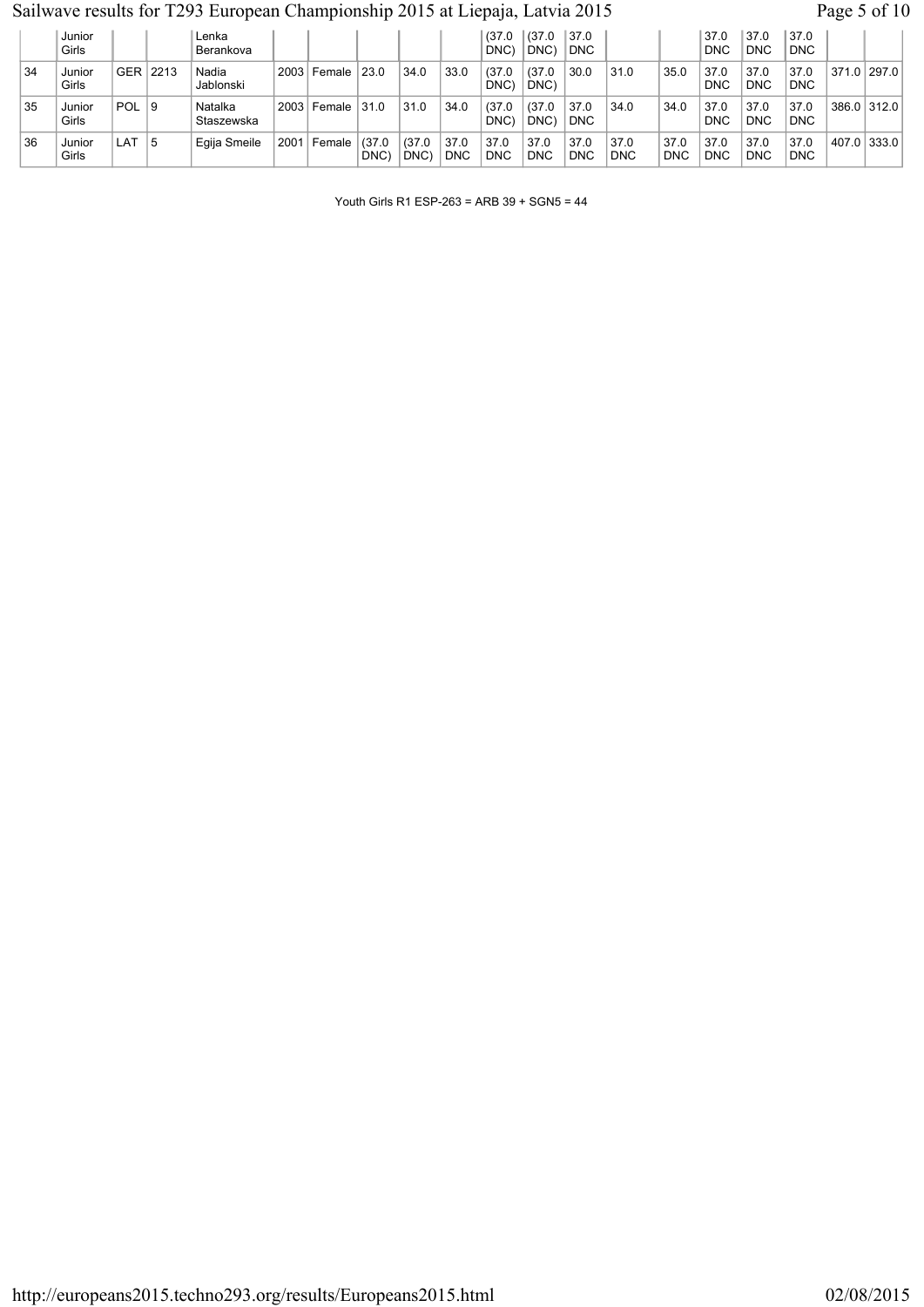## **Youth Girls Division**

|  |  |  | Sailed: 12, Discards: 2, To count: 10, Entries: 48, Scoring system: WCR Appendix A |
|--|--|--|------------------------------------------------------------------------------------|
|  |  |  |                                                                                    |

| Rank           | <b>Division</b> | Nat        | SailNo       | Name                       | Year | Gender              | R1                  | R <sub>2</sub>      | R <sub>3</sub>           | R4                | R <sub>5</sub>            | R <sub>6</sub> | R7                       | R <sub>8</sub>     | R9                      | <b>R10</b>         | R <sub>11</sub>    | R <sub>12</sub>          | Total         | <b>Nett</b> |
|----------------|-----------------|------------|--------------|----------------------------|------|---------------------|---------------------|---------------------|--------------------------|-------------------|---------------------------|----------------|--------------------------|--------------------|-------------------------|--------------------|--------------------|--------------------------|---------------|-------------|
| $\mathbf{1}$   | Youth<br>Girls  | <b>ITA</b> | $\mathbf{1}$ | Giorgia<br>Speciale        | 2000 | Female              | (10.0)              | 3.0                 | 6.0                      | 4.0               | 3.0                       | 3.0            | 2.0                      | 2.0                | 1.0                     | 1.0                | $(11.0)$ 3.0       |                          | 49.0          | 28.0        |
| 2              | Youth<br>Girls  | <b>ISR</b> | 32           | Katv<br>Spychakov          |      | 1999 Female         | 4.0                 | 2.0                 | 7.0                      | 1.0               | 5.0                       | 1.0            | 1.0                      | 1.0                | (17.0)                  | (49.0)<br>OCS)     | 6.0                | 2.0                      | 96.0          | 30.0        |
| 3              | Youth<br>Girls  | <b>FRA</b> | 998          | Olivia<br>Rosique          |      | 1999 Female         | 5.0                 | 5.0                 | 8.0                      | 2.0               | 1.0                       | 4.0            | (49.0)<br>DSQ)           | 3.0                | 5.0<br>DP <sub>11</sub> | 4.0                | 8.0                | (20.0)                   | 114.0         | 45.0        |
| $\overline{4}$ | Youth<br>Girls  | <b>ISR</b> | 26           | Isaak<br>Yarden            |      | 1999   Female       | 3.0                 | 8.0                 | 1.0                      | 7.0               | 9.0                       | 10.0           | 5.0                      | 4.0                | 6.0                     | 3.0                | (15.0)             | (13.0)                   | 84.0          | 56.0        |
| 5              | Youth<br>Girls  | <b>GRE</b> | 366          | Aikaterini<br>Divari       | 2000 | Female              | (21.0)              | 9.0                 | 12.0                     | 3.0               | 8.0                       | 5.0            | 3.0                      | 5.0                | 5.0                     | 9.0                | 1.0                | (14.0)                   | 95.0          | 60.0        |
| 6              | Youth<br>Girls  | <b>ESP</b> | 263          | Magüi<br>Suarez            | 1999 | Female              | (44.0)<br>ARBm)     | (16.0)              | 9.0                      | 10.0              | 2.0                       | 2.0            | 8.0                      | 12.0               | 12.0                    | 12.0               | 3.0                | 1.0                      | 131.0         | 71.0        |
| $\overline{7}$ | Youth<br>Girls  | <b>FRA</b> | 44           | Camille<br>Olivier         | 1999 | Female              | 6.0                 | 4.0                 | (15.0)                   | 8.0               | 11.0                      | 11.0           | 10.0                     | 10.0               | 9.0                     | 2.0                | (13.0)             | 6.0                      | $105.0$ 77.0  |             |
| 8              | Youth<br>Girls  | <b>ITA</b> | 76           | Enrica<br>Schirru          |      | 2000 Female         | 15.0                | 11.0                | (16.0)                   | 6.0               | 13.0                      | 7.0            | 6.0                      | $(21.0)$ 2.0       |                         | 5.0                | 10.0               | 4.0                      | 116.0         | 79.0        |
| 9              | Youth<br>Girls  | <b>POL</b> | 313          | Lidia<br>Sulikowska        |      | 2000 Female         | 1.0                 | 6.0                 | 5.0                      | 16.0              | 16.0                      | 13.0           | 9.0                      | 8.0                | 3.0                     | 6.0                | (18.0)             | (19.0)                   | 120.0         | 83.0        |
| 10             | Youth<br>Girls  | <b>ISR</b> | 905          | Shira<br>Benbenisti        |      | 2000 Female         | 2.0                 | 1.0                 | 2.0                      | 17.0              | 20.0                      | 18.0           | 18.0                     | 15.0               | 7.0                     | 8.0                | (49.0)<br>DNC)     | (49.0)<br>DNC)           | 206.0         | 108.0       |
| 11             | Youth<br>Girls  | <b>FRA</b> | 66           | Océane<br>Montaut          |      | 1999 Female         | (25.0)              | 18.0                | 4.0                      | 12.0              | 15.0                      | (20.0)         | 16.0                     | 9.0                | 10.0                    | 7.0                | 7.0                | 11.0                     | 154.0         | 109.0       |
| 12             | Youth<br>Girls  | <b>HKG</b> | 19           | Ngai Tsin<br>Sek           |      | 2000 Female         | 16.0                | (26.0)              | 14.0                     | (49.0)<br>DNC)    | 10.0                      | 15.0           | 12.0                     | 6.0                | 11.0                    | 19.0               | 4.0                | 9.0                      |               | 191.0 116.0 |
| 13             | Youth<br>Girls  | <b>FRA</b> | 507          | Emma Le<br>Clech           |      | 2000 Female         | (35.0)              | 14.0                | (36.0)                   | 9.0               | 4.0                       | 14.0           | 11.0                     | 24.0               | 21.0                    | 13.0               | 2.0                | 12.0                     | 195.0         | 124.0       |
| 14             | Youth<br>Girls  | <b>ARG</b> | 176          | Francesca<br>Petrazzini    |      | 1999 Female         | 17.0                | 12.0                | 18.0                     | (49.0)<br>DNC)    | 7.0                       | 12.0           | 4.0                      | 7.0                | 13.0                    | (23.0)             | 21.0               | 18.0                     | 201.0         | 129.0       |
| 15             | Youth<br>Girls  | HKG        | 31           | Wing Chi,<br>Sandy Choi    |      | 1999 Female         | 9.0                 | (30.0)              | 22.0                     | 11.0              | 22.0                      | 8.0            | 13.0                     | 17.0               | (38.0)                  | 17.0               | 14.0               | 7.0                      | 208.0         | 140.0       |
| 16             | Youth<br>Girls  | <b>ITA</b> | 75           | Alessandra<br>Papitto      |      | 2000 Female         | 19.0                | 19.0                | (29.0)                   | 5.0               | (49.0)<br>OCS)            | 6.0            | 21.0                     | 20.0               | 25.0                    | 21.0               | 12.0               | 5.0                      | 231.0         | 153.0       |
| 17             | Youth<br>Girls  | <b>FRA</b> | 636          | Jeanne<br>Penel            |      | 2000   Female       | (30.0)              | 7.0                 | 20.0                     | 14.0              | 14.0                      | 16.0           | 15.0                     | (29.0)             | 23.0                    | 24.0               | 20.0               | 10.0                     | 222.0         | 163.0       |
| 18             | Youth<br>Girls  | <b>POL</b> | 134          | Weronika<br>Marciniak      |      | 2000 Female         | (29.0)              | (22.0)              | 17.0                     | 20.0              | 18.0                      | 17.0           | 14.0                     | 19.0               | 16.0                    | 15.0               | 19.0               | 15.0                     | 221.0         | 170.0       |
| 19             | Youth<br>Girls  | GBR        | 3071         | Erin Watson                | 1999 | Female              | 20.0<br><b>RDGc</b> | 32.0                | 3.0                      | (49.0)            | (49.0)<br>$DNC$ ) $DNC$ ) | 9.0            | 7.0                      | 11.0               | 27.0                    | 49.0<br><b>OCS</b> | 5.0                | 8.0                      | 269.0         | 171.0       |
| 20             | Youth<br>Girls  | <b>GBR</b> | 3072         | Islay<br>Watson            |      | 2000 Female         | 12.0                | 27.0                | (39.0)                   | 13.0              | 12.0                      | 19.0           | 22.0                     | 18.0               | (34.0)                  | 28.0               | 9.0                | 16.0                     | 249.0         | 176.0       |
| 21             | Youth<br>Girls  | <b>ISR</b> | 963          | Noga Koren                 |      | 1999 Female         | 11.0                | 28.0                | 11.0                     | 19.0              | 17.0                      | $(30.0)$ 17.0  |                          | $(30.0)$ 26.0      |                         | 16.0               | 23.0               | 22.0                     | 250.0         | 190.0       |
| 22             | Youth<br>Girls  | POL        | 507          | Magdalena<br>Majewska      |      | $1999$ Female       | 13.0                | 21.0                | 25.0                     | 22.0              | 24.0                      | 24.0           | 24.0                     | 14.0               | 22.0                    | 10.0               | (49.0)<br>DNC)     | (49.0)<br>DNC)           | 297.0         | 199.0       |
| 23             | Youth<br>Girls  | GBR 224    |              | Marina<br>Liberty<br>Round |      | $2000$ Female       | 28.0                | (39.0)              | (42.0)                   | 15.0              | 6.0                       | 27.0           | 25.0                     | 16.0               | 39.0                    | 36.0               | 17.0               | 17.0                     | 307.0         | 226.0       |
| 24             | Youth<br>Girls  | <b>ISR</b> | 849          | Noa Atias                  |      | 2000   Female   7.0 |                     | 10.0                | 13.0                     | (49.0)            | (49.0)<br>$DNC$ ) $DNC$ ) | 22.0           | 49.0<br><b>DNC</b>       | 49.0<br><b>DNC</b> | 19.0                    | 22.0               | 22.0               | 27.0                     | 338.0 240.0   |             |
| 25             | Youth<br>Girls  | POL        | 198          | Agnieszka<br>Szpak         |      | 2000 Female         | 24.0                | 23.0                | (32.0)                   | 24.0              | 21.0                      | 28.0           | (30.0)                   | 26.0               | 30.0                    | 20.0               | 26.0               | 21.0                     | $305.0$ 243.0 |             |
| 26             | Youth<br>Girls  | ITA        | 49           | Marta<br>Tanas             |      | $2000$ Female       | 22.0                | 25.0                | 21.0                     | (49.0)            | (49.0)<br>$DNC$ ) $DNC$ ) | 21.0           | 20.0                     | 13.0               | 15.0<br>DPI1            | 11.0               | 49.0<br><b>DNC</b> | 49.0<br><b>DNC</b>       |               | 344.0 246.0 |
| 27             | Youth<br>Girls  | <b>RUS</b> | 900          | Anna<br>Smirnova           |      | 1999 Female         | (40.0)              | 38.0                | 33.0<br>SGN <sub>5</sub> | 21.0              | 19.0                      | 25.0           | 26.0                     | 22.0               | 33.0                    | $(39.0)$ 16.0      |                    | 23.0                     |               | 335.0 256.0 |
| 28             | Youth<br>Girls  | <b>FRA</b> | 11           | Anaelle<br>Guevel          |      | 2000 Female         | 8.0                 | 20.0<br><b>RDGc</b> | 26.0                     | 25.0              | (49.0)<br>DNC)            | 31.0           | 29.0                     | 34.0               | 9.0<br>DPI <sub>1</sub> | 31.0               | (49.0)<br>DNC)     | 49.0<br><b>DNC</b>       |               | 360.0 262.0 |
| 29             | Youth<br>Girls  | LAT        | 116          | Aleksandra<br>Kaupa        |      | $2000$ Female       | 14.0                | 15.0                | 40.0                     | (49.0)<br>$DNC$ ) | (49.0)<br>DNC)            | 23.0           | 21.0<br>SGN <sub>5</sub> | 23.0               | 15.0                    | 14.0               | 49.0<br><b>DNC</b> | 49.0<br><b>DNC</b>       |               | 361.0 263.0 |
| 30             | Youth<br>Girls  | POL        | 184          | Katarzyna<br>Kalicka       |      | 2000 Female         | (49.0)<br>DNC)      | 17.0                | 27.0                     | 18.0              | 26.0                      | 36.0           | 34.0                     | 35.0               | $(37.0)$ 37.0           |                    | 27.0               | 27.0<br>SGN <sub>5</sub> | 370.0         | 284.0       |
| 31             | Youth<br>Girls  | GBR 413    |              | Scarlett<br>Olivia Croft   |      | 1999 Female         | 31.0                | (37.0)              | 33.0                     | 26.0              | 23.0                      | 29.0           | 31.0                     | 28.0               | 32.0                    | 30.0               | 24.0               | (49.0)<br>DNC)           | 373.0 287.0   |             |
| 32             | Youth<br>Girls  | <b>RUS</b> | 15           | Ekatrina<br>Malyshenko     |      | 1999 Female         | 26.0                | 33.0                | 37.0                     | (49.0)            | (49.0)<br>$DNC$ ) $DNC$ ) | 34.0           | 23.0                     | 37.0               | 20.0                    | 18.0               | 49.0<br><b>DNC</b> | 26.0                     |               | 401.0 303.0 |
| 33             |                 | <b>ESP</b> | 81           |                            |      | 1999 Female         | 18.0                | 13.0                | 19.0                     |                   |                           |                | 27.0                     | 32.0               | 24.0                    | 29.0               |                    |                          |               | 407.0 309.0 |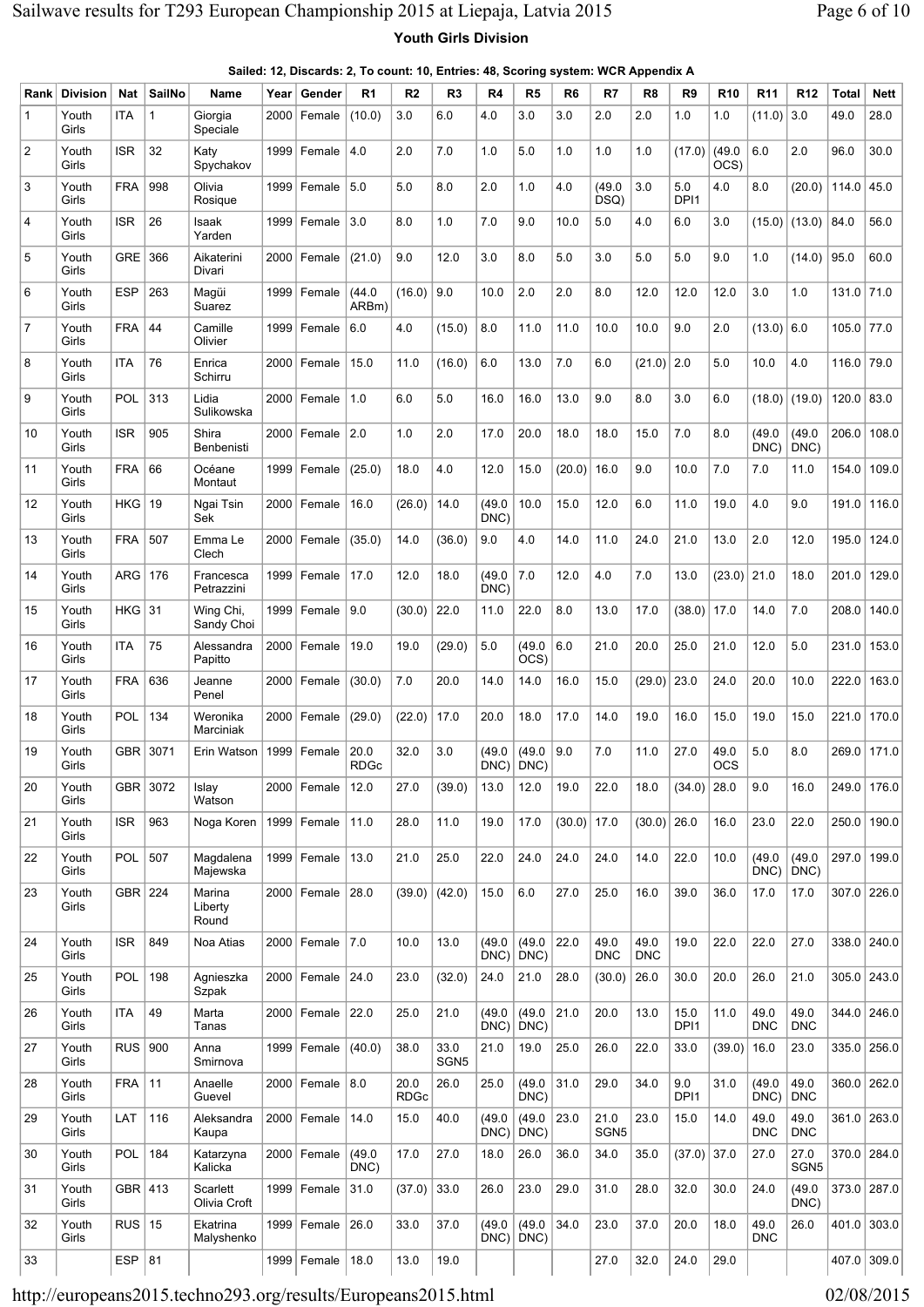# Sailwave results for T293 European Championship 2015 at Liepaja, Latvia 2015 Pag

| Page $7$ of $10$ |  |  |
|------------------|--|--|
|                  |  |  |

|    | Youth<br>Girls |                  |          | Manon<br>Benassem                          |      |               |                          |                |                          | (49.0)<br>DNC)     | (49.0)<br>DNC)     | 49.0<br><b>DNC</b> |                          |                    |                    |                    | 49.0<br><b>DNC</b> | 49.0<br><b>DNC</b> |       |             |
|----|----------------|------------------|----------|--------------------------------------------|------|---------------|--------------------------|----------------|--------------------------|--------------------|--------------------|--------------------|--------------------------|--------------------|--------------------|--------------------|--------------------|--------------------|-------|-------------|
| 34 | Youth<br>Girls |                  | GBR 3114 | Josephine<br><b>Ruth Amelia</b><br>Spencer |      | 2000 Female   | 38.0                     | 43.0           | (44.0)                   | 23.0               | 25.0               | 26.0               | 33.0                     | 36.0               | (49.0)<br>OCS)     | 41.0               | 25.0               | 24.0               |       | 407.0 314.0 |
| 35 | Youth<br>Girls | <b>ESP</b>       | 87       | Eva<br>Quintana<br>Delaunay                | 1999 | Female        | 38.5                     | 41.0           | 35.0                     | (49.0)<br>DNC      | (49.0)<br>DNC)     | 33.0               | 49.0<br><b>DNC</b>       | 25.0               | 29.0               | 25.0               | 49.0<br><b>DNC</b> | 49.0<br><b>DNC</b> | 471.5 | 373.5       |
| 36 | Youth<br>Girls | POL              | 151      | Antonina<br>Chrzaszcz                      |      | 2000   Female | 43.0                     | 29.0           | 30.0                     | (49.0)<br>DNC      | (49.0)<br>DNC)     | 49.0<br><b>DNC</b> | 49.0<br><b>DNC</b>       | 49.0<br><b>DNC</b> | 18.0               | 33.0               | 29.0               | 49.0<br><b>DNC</b> | 476.0 | 378.0       |
| 37 | Youth<br>Girls | $RUS$   95       |          | Maria<br>Imenkova                          |      | 2000   Female | 41.0                     | 35.0           | 30.0<br>SGN <sub>5</sub> | (49.0)<br>DNC)     | (49.0)<br>DNC)     | 32.0               | 49.0<br><b>DNC</b>       | 27.0               | 40.0               | 35.0               | 49.0<br><b>DNC</b> | 49.0<br><b>DNC</b> | 485.0 | 387.0       |
| 38 | Youth<br>Girls | <b>ITA</b>       | 117      | Giulia<br>Dolera                           | 2000 | Female        | 45.0                     | (49.0)<br>DNC) | (49.0)<br>DNC)           | 49.0<br><b>DNC</b> | 49.0<br><b>DNC</b> | 35.0               | 32.0                     | 33.0               | 35.0               | 32.0               | 28.0               | 49.0<br><b>DNC</b> | 485.0 | 387.0       |
| 39 | Youth<br>Girls | <b>ESP</b>       | 95       | Capucine<br>Fargues<br>Nespoulous          | 2000 | Female        | 36.0                     | 36.0           | 24.0                     | (49.0)<br>DNC)     | (49.0)<br>DNC)     | 49.0<br><b>DNC</b> | 49.0<br><b>DNC</b>       | 49.0<br><b>DNC</b> | 28.0               | 26.0               | 49.0<br><b>DNC</b> | 49.0<br><b>DNC</b> | 493.0 | 395.0       |
| 40 | Youth<br>Girls | <b>GBR</b>       | 400      | Alysia<br>Gibson                           | 2000 | Female        | 23.0                     | 24.0           | 41.0                     | (49.0)<br>DNC)     | (49.0)<br>DNC)     | 49.0<br><b>DNC</b> | 49.0<br><b>DNC</b>       | 49.0<br><b>DNC</b> | 36.0               | 40.0               | 49.0<br><b>DNC</b> | 49.0<br><b>DNC</b> | 507.0 | 409.0       |
| 41 | Youth<br>Girls | <b>ITA</b>       | 114      | Francesca<br>Vadilonga                     | 2000 | Female        | 34.0                     | 31.0           | 34.0                     | (49.0)<br>DNC      | (49.0)<br>DNC)     | 49.0<br>DNC        | 49.0<br><b>DNC</b>       | 49.0<br><b>DNC</b> | 31.0               | 34.0               | 49.0<br><b>DNC</b> | 49.0<br><b>DNC</b> | 507.0 | 409.0       |
| 42 | Youth<br>Girls | TUR              | 703      | Derin<br>Gunenc                            | 1999 | Female        | 27.0                     | 40.0           | 25.0<br>SGN <sub>5</sub> | (49.0)<br>DNC      | (49.0)<br>DNC)     | 49.0<br>DNC        | 49.0<br><b>DNC</b>       | 49.0<br><b>DNC</b> | 49.0<br><b>DNC</b> | 27.0               | 49.0<br><b>DNC</b> | 49.0<br><b>DNC</b> |       | 511.0 413.0 |
| 43 | Youth<br>Girls | LAT              | 128      | Nikola<br>Cepleniece                       | 1999 | Female        | 42.0                     | 44.0           | 38.0                     | (49.0)<br>$DNC$ )  | (49.0)<br>DNC)     | 49.0<br>DNC        | 30.0<br>SGN <sub>5</sub> | 31.0               | 43.0               | 38.0               | 49.0<br><b>DNC</b> | 49.0<br><b>DNC</b> |       | 511.0 413.0 |
| 44 | Youth<br>Girls | GBR <sup>1</sup> | 9957     | Emma<br>Ashman                             | 2000 | Female        | 33.0                     | 34.0           | 10.0                     | (49.0)<br>DNC)     | (49.0)<br>DNC)     | 49.0<br><b>DNC</b> | 49.0<br><b>DNC</b>       | 49.0<br><b>DNC</b> | 49.0<br><b>DNC</b> | 49.0<br><b>DNC</b> | 49.0<br><b>DNC</b> | 49.0<br><b>DNC</b> | 518.0 | 420.0       |
| 45 | Youth<br>Girls | <b>GER</b>       | 181      | Agnese<br><b>Bettidi</b>                   | 2000 | Female        | 44.0                     | 45.0           | 46.0                     | (49.0)<br>DNC      | (49.0)<br>DNC)     | 49.0<br><b>DNC</b> | 35.0                     | 38.0               | 42.0               | 43.0               | 49.0<br><b>DNC</b> | 49.0<br><b>DNC</b> | 538.0 | 440.0       |
| 46 | Youth<br>Girls | <b>ITA</b>       | 12       | Valentina<br>Gozzer                        | 1999 | Female        | 37.0                     | 42.0           | 43.0                     | (49.0)<br>DNC      | (49.0)<br>DNC)     | 49.0<br>DNC        | 49.0<br><b>DNC</b>       | 49.0<br><b>DNC</b> | 41.0               | 42.0               | 49.0<br><b>DNC</b> | 49.0<br><b>DNC</b> | 548.0 | 450.0       |
| 47 | Youth<br>Girls | LTU              | 99       | Paulina<br>Kukauskaite                     | 2000 | Female        | 48.0<br>SGN <sub>5</sub> | 47.0           | 47.0<br>SGN <sub>5</sub> | (49.0)<br>DNC)     | (49.0)<br>DNC)     | 49.0<br><b>DNC</b> | 49.0<br><b>DNC</b>       | 49.0<br><b>DNC</b> | 49.0<br><b>DNC</b> | 49.0<br><b>DNC</b> | 49.0<br><b>DNC</b> | 49.0<br><b>DNC</b> | 583.0 | 485.0       |
| 48 | Youth<br>Girls | LTU              | 272      | Neda<br>Midvikyte                          |      | 2000 Female   | (49.0)<br>DNC)           | 46.0           | (49.0)<br>SGN5) DNC      | 49.0               | 49.0<br><b>DNC</b> | 49.0<br><b>DNC</b> | 49.0<br><b>DNC</b>       | 49.0<br><b>DNC</b> | 49.0<br><b>DNC</b> | 49.0<br><b>DNC</b> | 49.0<br><b>DNC</b> | 49.0<br><b>DNC</b> |       | 585.0 487.0 |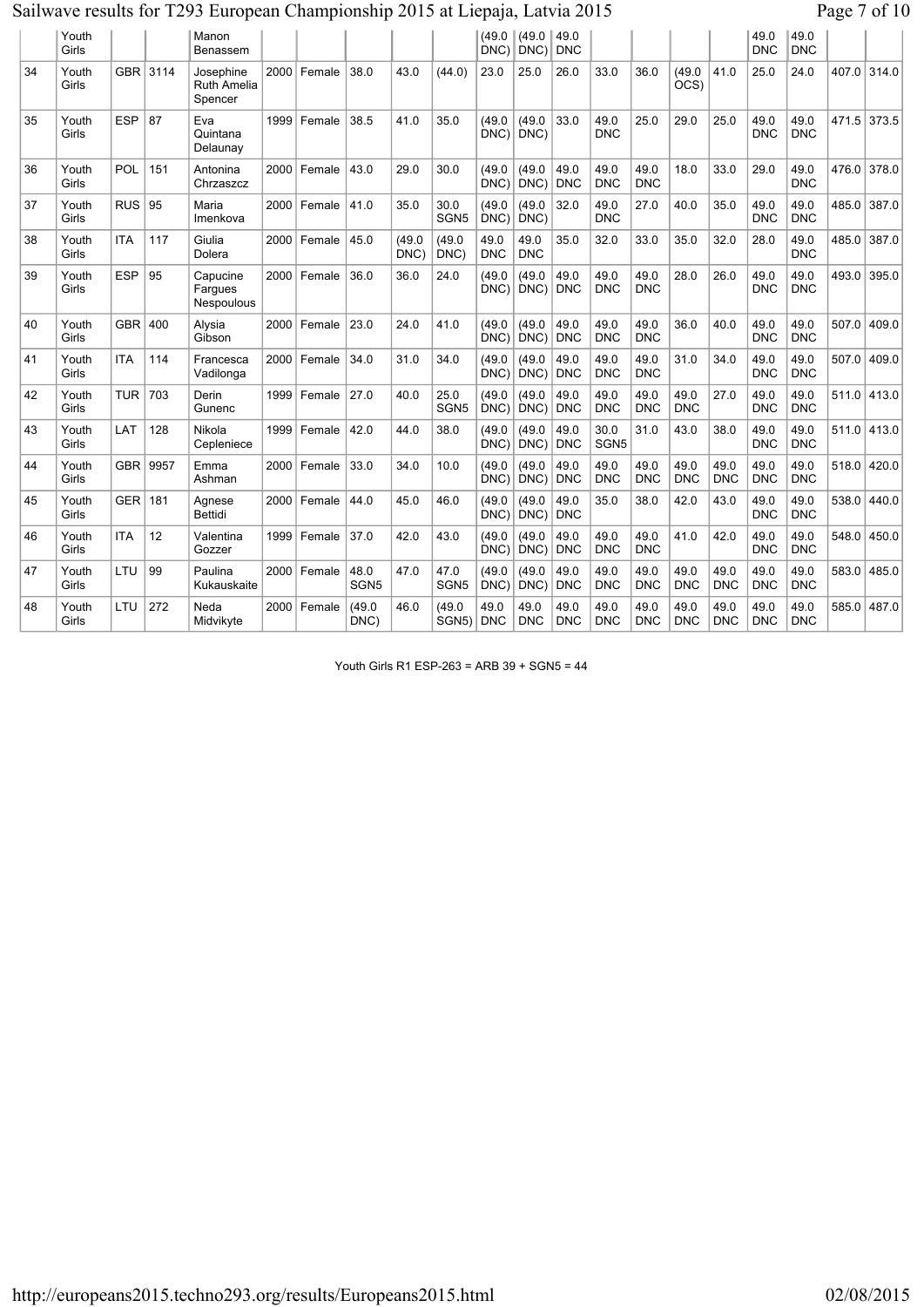## **T293+ Man Division**

|  | Sailed: 12, Discards: 2, To count: 10, Entries: 16, Scoring system: WCR Appendix A |  |  |  |  |  |
|--|------------------------------------------------------------------------------------|--|--|--|--|--|
|  |                                                                                    |  |  |  |  |  |

| Rank           | <b>Division</b> | Nat        | <b>SailNo</b>  | Name                                  | Year | Gender      | R <sub>1</sub> | R <sub>2</sub> | R <sub>3</sub> | R4                | R <sub>5</sub> | R <sub>6</sub>     | R7                           | R <sub>8</sub>     | R <sub>9</sub>     | R <sub>10</sub>    | R <sub>11</sub>    | R <sub>12</sub>    | <b>Total</b> | <b>Nett</b> |
|----------------|-----------------|------------|----------------|---------------------------------------|------|-------------|----------------|----------------|----------------|-------------------|----------------|--------------------|------------------------------|--------------------|--------------------|--------------------|--------------------|--------------------|--------------|-------------|
| 1              | T293+<br>Man    | <b>FRA</b> | 999            | Hugo<br>Mollard-<br>Tanguy            | 1997 | Male        | (1.0)          | 1.0            | (3.0)          | 1.0               | 1.0            | 1.0                | 1.0                          | 1.0                | 1.0                | 1.0                | 1.0                | 1.0                | 14.0         | 10.0        |
| $\overline{2}$ | T293+<br>Man    | <b>FRA</b> | 674            | Martin Bia                            |      | 1998   Male | 7.0            | 2.0            | (8.0)          | 2.0               | 5.0            | (10.0)             | 2.0                          | 3.0                | 2.0                | 8.0                | 4.0                | 4.0                | 57.0         | 39.0        |
| 3              | T293+<br>Man    | <b>SLO</b> | 298            | Toni Vrš?aj                           |      | 1998   Male | 3.0            | 3.0            | 2.0            | 4.0               | 6.0            | 7.0                | (9.0)                        | 2.0                | 5.0                | 3.0                | (8.0)              | 7.0                | 59.0         | 42.0        |
| $\overline{4}$ | T293+<br>Man    | GBR 383    |                | Matthew<br>Carey                      |      | 1998   Male | 5.0            | 5.0            | 4.0            | (17.0)<br>OCS)    | 2.0            | 4.0                | (8.0)                        | 7.0                | 6.0                | 7.0                | 2.0                | 2.0                | 69.0         | 44.0        |
| 5              | T293+<br>Man    | LTU        | $\overline{7}$ | Vytautas<br>Celiesius                 |      | 1995   Male | 10.0           | 8.0            | 5.0            | (17.0)<br>OCS)    | 3.0            | 3.0                | (15.0)<br>SGN <sub>5</sub> ) | 8.0                | 3.0                | 4.0                | 3.0                | 3.0                | 82.0         | 50.0        |
| 6              | T293+<br>Man    | FRA        | 665            | Louis Bia                             | 1997 | Male        | $(12.0)$ 4.0   |                | 6.0            | 7.0               | 11.0           | (14.0)             | 4.0                          | 4.0                | 4.0                | 2.0                | 9.0                | 8.0                | 85.0         | 59.0        |
| $\overline{7}$ | $T293+$<br>Man  | <b>ESP</b> | 100            | Jose Luis<br>Boronat<br>Suay          |      | 1999   Male | 11.0           | $(13.0)$ 7.0   |                | (17.0)<br>OCS)    | 7.0            | 2.0                | 7.0                          | 13.0               | 7.0                | 6.0                | 6.0                | 5.0                | $101.0$ 71.0 |             |
| 8              | T293+<br>Man    | LAT        | 15             | <b>Kristians</b><br><b>Krauklis</b>   |      | 1996   Male | 9.0            | (15.0)         | 11.0           | 3.0               | (12.0)         | 5.0                | 12.0                         | 12.0               | 9.0                | 9.0                | 5.0                | 6.0                | 108.0        | 81.0        |
| 9              | $T293+$<br>Man  | <b>POL</b> | 407            | Mikolaj<br>Terman                     | 1999 | Male        | 4.0            | 9.0            | (13.0)         | 9.0               | 10.0           | 9.0                | 7.0<br>SGN <sub>5</sub>      | (11.0)             | 10.0               | 10.0               | 10.0               | 10.0               | $112.0$ 88.0 |             |
| 10             | T293+<br>Man    | <b>ESP</b> | 90             | David<br>Sanmarino<br>Petit           |      | 1999   Male | 6.0            | 11.0           | 10.0           | 6.0               | (17.0)<br>DNC) | 11.0               | 5.0                          | 9.0                | 11.0               | 5.0                | (17.0)<br>DNC)     | 17.0<br><b>DNC</b> | 125.0 91.0   |             |
| 11             | $T293+$<br>Man  | LAT        | 1151           | Valters<br>Zakrevskis                 | 1997 | Male        | 14.0           | 7.0            | 1.0            | 8.0               | 9.0            | 15.0               | 15.0                         | 5.0                | 8.0                | 11.0               | (17.0)<br>DNC)     | (17.0)<br>DNC)     | $127.0$ 93.0 |             |
| 12             | $T293+$<br>Man  | <b>ESP</b> | 86             | Juan Jose<br>Roy<br>Cervello          |      | 1995   Male | 2.0            | 6.0            | 9.0            | 10.0              | (17.0)<br>DNC) | 12.0               | 10.0                         | 6.0                | (17.0)<br>DNC)     | 17.0<br><b>DNC</b> | 17.0<br><b>DNC</b> | 17.0<br><b>DNC</b> |              | 140.0 106.0 |
| 13             | T293+<br>Man    | LAT        | 28             | Kristaps<br>Keidans                   |      | 1995   Male | 8.0            | 10.0           | 12.0           | (17.0)<br>OCS)    | 4.0            | 8.0                | 3.0                          | (17.0)<br>OCS)     | 12.0               | 17.0<br><b>DNC</b> | 17.0<br><b>DNC</b> | 17.0<br><b>DNC</b> | 142.0        | 108.0       |
| 14             | T293+<br>Man    | LAT        | 194            | Ronalds<br>Kaups                      |      | 1994   Male | 13.0           | 14.0           | 15.0           | 5.0               | 8.0            | 13.0               | 11.0                         | 14.0               | (17.0)<br>DNC)     | (17.0)<br>DNC)     | 7.0                | 9.0                | 143.0        | 109.0       |
| 15             | $T293+$<br>Man  | <b>ESP</b> | 98             | Javier<br>Martin-<br>Sierra<br>Gallud |      | 1998   Male | 15.0           | 12.0           | 14.0           | (17.0)<br>OCS)    | (17.0)<br>OCS) | 6.0                | 13.0                         | 10.0               | 17.0<br><b>DNC</b> | 12.0               | 17.0<br><b>DNC</b> | 17.0<br><b>DNC</b> | 167.0        | 133.0       |
| 16             | T293+<br>Man    | <b>SVK</b> | 13             | Juraj<br>Kucinsky                     |      | 1998   Male | 16.0           | 16.0           | 16.0           | (17.0)<br>$DNC$ ) | (17.0)<br>DNC) | 17.0<br><b>DNC</b> | 17.0<br><b>DNC</b>           | 17.0<br><b>DNC</b> | 17.0<br><b>DNC</b> | 17.0<br><b>DNC</b> | 17.0<br><b>DNC</b> | 17.0<br><b>DNC</b> | 201.0        | 167.0       |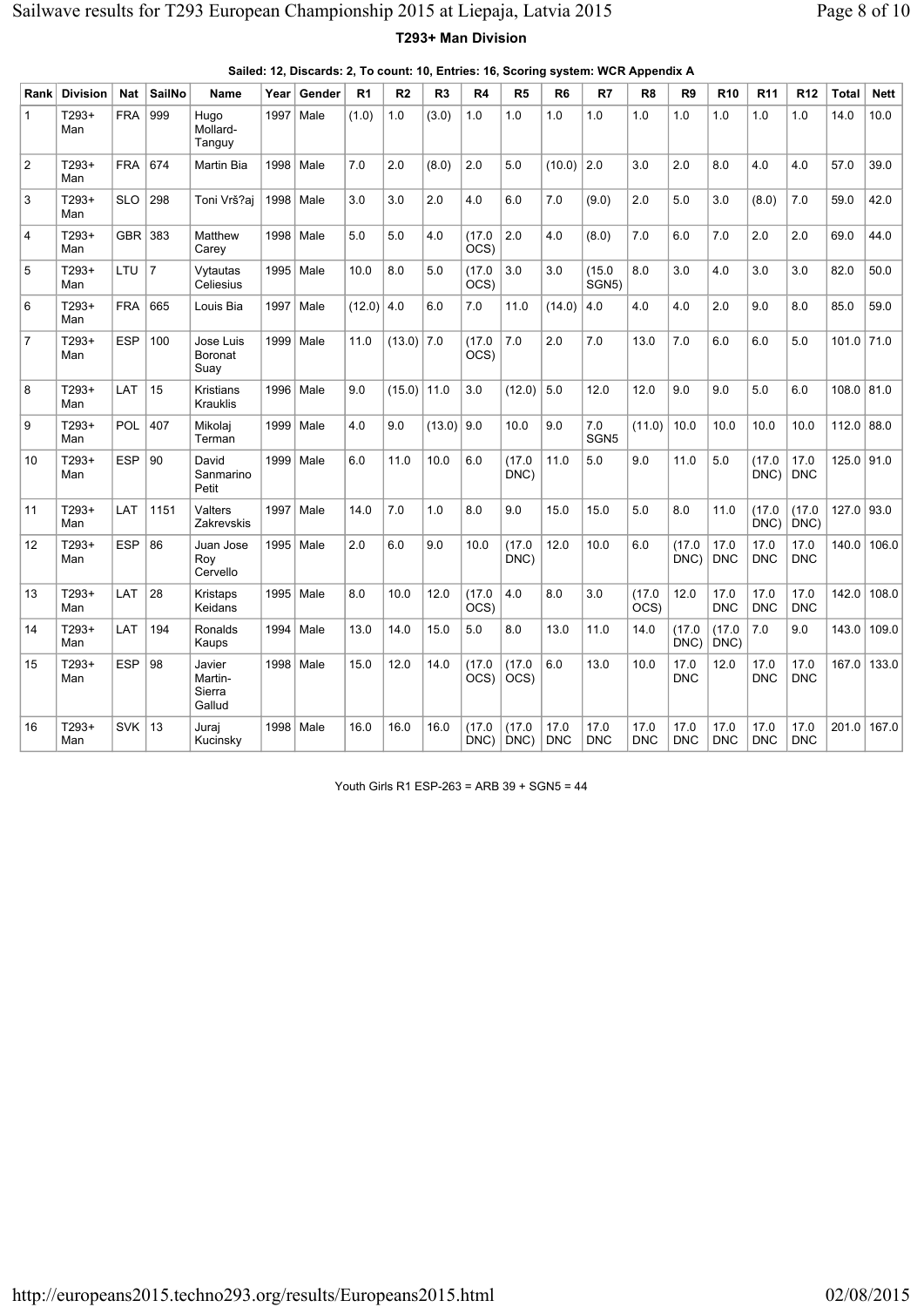## **T293+ Woman Division**

| Sailed: 12, Discards: 2, To count: 10, Entries: 8, Scoring system: WCR Appendix A |  |  |  |  |
|-----------------------------------------------------------------------------------|--|--|--|--|
|-----------------------------------------------------------------------------------|--|--|--|--|

| Rank           | <b>Division</b> | <b>Nat</b> | SailNo | Name                             | Year | Gender | R <sub>1</sub> | R <sub>2</sub> | R <sub>3</sub> | R <sub>4</sub> | R <sub>5</sub> | R <sub>6</sub>    | R7                | R <sub>8</sub>    | R <sub>9</sub>    | <b>R10</b>        | <b>R11</b>        | R <sub>12</sub>   | <b>Total</b> | <b>Nett</b> |
|----------------|-----------------|------------|--------|----------------------------------|------|--------|----------------|----------------|----------------|----------------|----------------|-------------------|-------------------|-------------------|-------------------|-------------------|-------------------|-------------------|--------------|-------------|
|                | T293+<br>Woman  | <b>FRA</b> | 889    | Jeanne<br>Penfornis              | 1997 | Female | (1.0)          | 1.0            | 1.0            | 1.0            | 1.0            | (2.0)             | 1.0               | 1.0               | 1.0               | 1.0               | 1.0               | 1.0               | 13.0         | 10.0        |
| $\overline{2}$ | T293+<br>Woman  | LAT        | 151    | Ketija Birzule                   | 1998 | Female | (2.0)          | 2.0            | 2.0            | 2.0            | 2.0            | 1.0               | 2.0               | 2.0               | 2.0               | 2.0               | (3.0)             | 2.0               | 24.0         | 19.0        |
| 3              | T293+<br>Woman  | <b>FRA</b> | 659    | Domitille<br>Hauwen              | 1998 | Female | 5.0            | $(6.0)$ 4.0    |                | (9.0)<br>DNC)  | 4.0            | 3.0               | 3.0               | 3.0               | 3.0               | 4.0               | 2.0               | 3.0               | 49.0         | 34.0        |
| $ 4\rangle$    | T293+<br>Woman  | <b>ESP</b> | 99     | Andrea Emone<br><b>Bohorgues</b> | 1996 | Female | 3.0            | 4.0            | 5.0            | (9.0)<br>DNC)  | (9.0)<br>DNC)  | 9.0<br><b>DNC</b> | 5.0               | 5.0               | 4.0               | 3.0               | 9.0<br>DNC        | 9.0<br>DNC        | 74.0         | 56.0        |
| 5              | T293+<br>Woman  | <b>FRA</b> | 631    | Leanne Segard                    | 1997 | Female | 8.0            | 8.0            | 8.0            | (9.0)<br>DNC)  | 3.0            | (9.0)<br>DNC)     | 6.0               | 6.0               | 5.0               | 5.0               | 9.0<br><b>DNC</b> | 9.0<br><b>DNC</b> | 85.0         | 67.0        |
| <sup>6</sup>   | T293+<br>Woman  | <b>ESP</b> | 82     | Louise<br>Benassem               | 1997 | Female | 4.0            | 5.0            | 7.0            | (9.0)<br>DNC)  | (9.0)<br>DNC)  | 9.0<br><b>DNC</b> | 4.0               | 4.0               | 9.0<br><b>DNC</b> | 9.0<br><b>DNC</b> | 9.0<br><b>DNC</b> | 9.0<br><b>DNC</b> | 87.0         | 69.0        |
| $\overline{7}$ | T293+<br>Woman  | <b>GBR</b> | 585    | Lucy Grayston                    | 1998 | Female | 6.0            | 3.0            | 3.0            | (9.0)<br>DNC)  | (9.0)<br>DNC)  | 9.0<br><b>DNC</b> | 9.0<br><b>DNC</b> | 9.0<br><b>DNC</b> | 9.0<br><b>DNC</b> | 9.0<br><b>DNC</b> | 9.0<br><b>DNC</b> | 9.0<br><b>DNC</b> | 93.0         | 75.0        |
| 8              | T293+<br>Woman  | LAT        | 240    | Alise Punte                      | 1998 | Female | 7.0            | 7.0            | 6.0            | (9.0)<br>DNC)  | (9.0)<br>DNC)  | 9.0<br>DNC        | 9.0<br><b>DNC</b> | 9.0<br>DNC        | 9.0<br><b>DNC</b> | 9.0<br><b>DNC</b> | 9.0<br>DNC        | 9.0<br>DNC        | 101.0        | 83.0        |